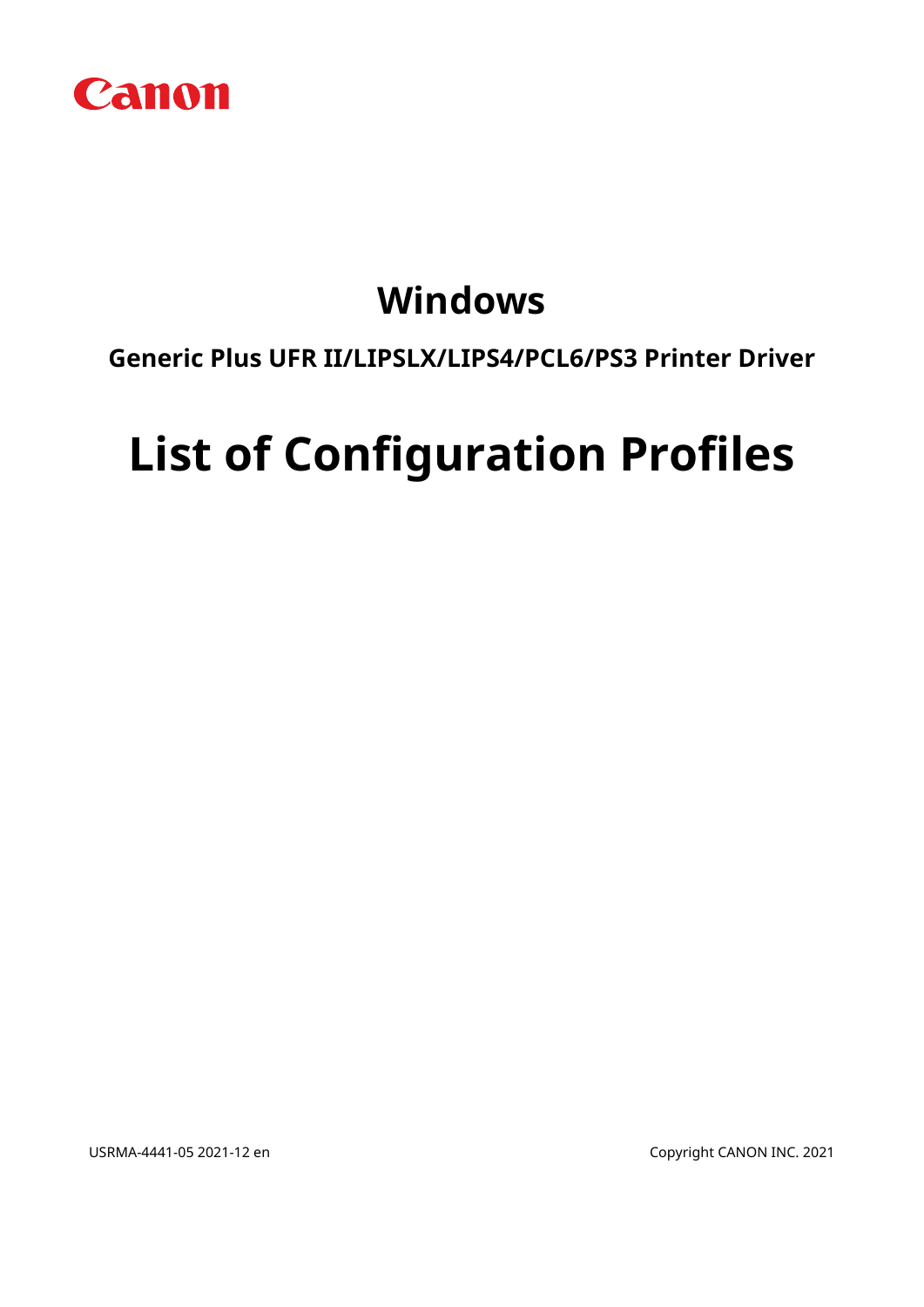# **Contents**

|--|--|--|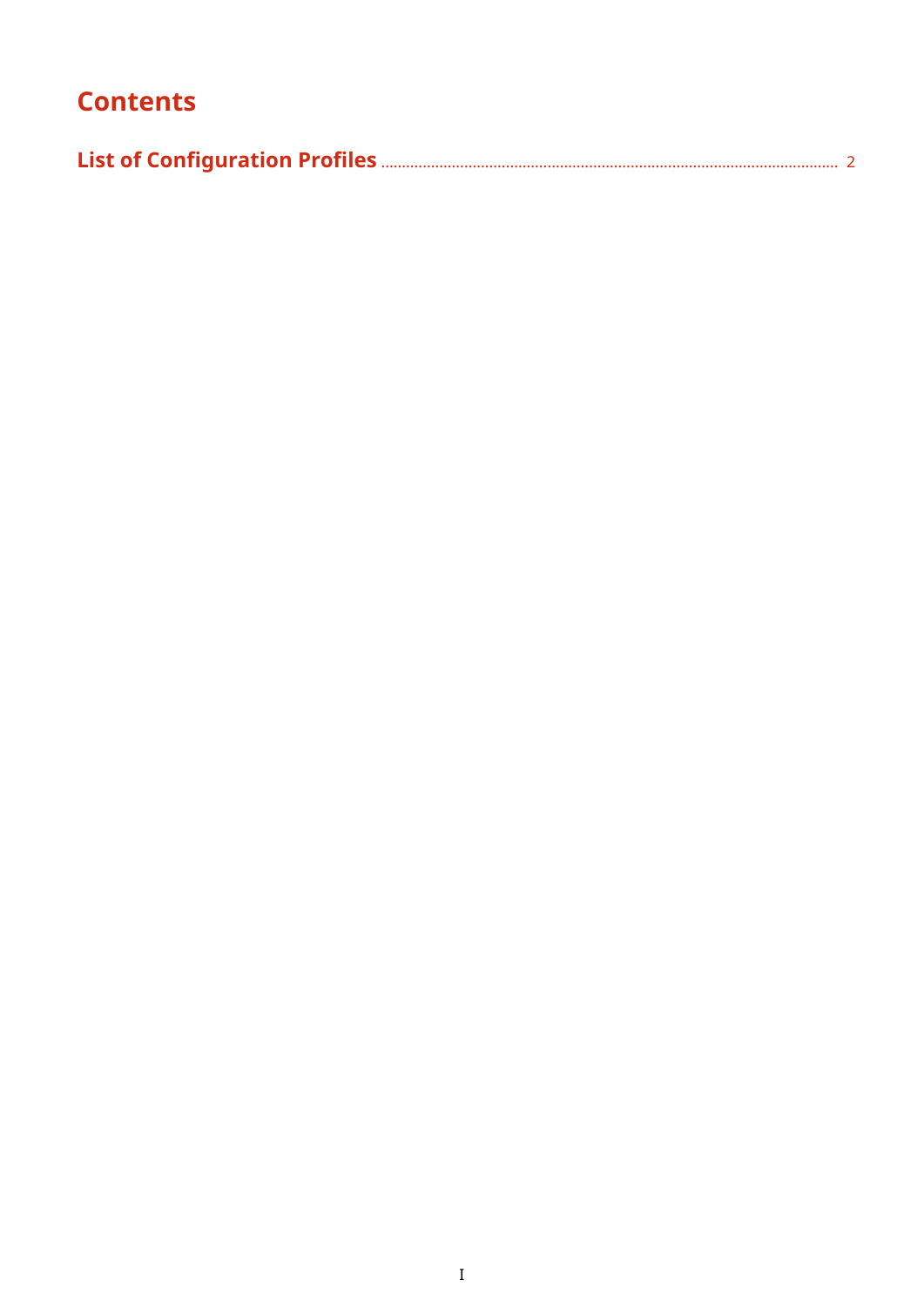|--|--|--|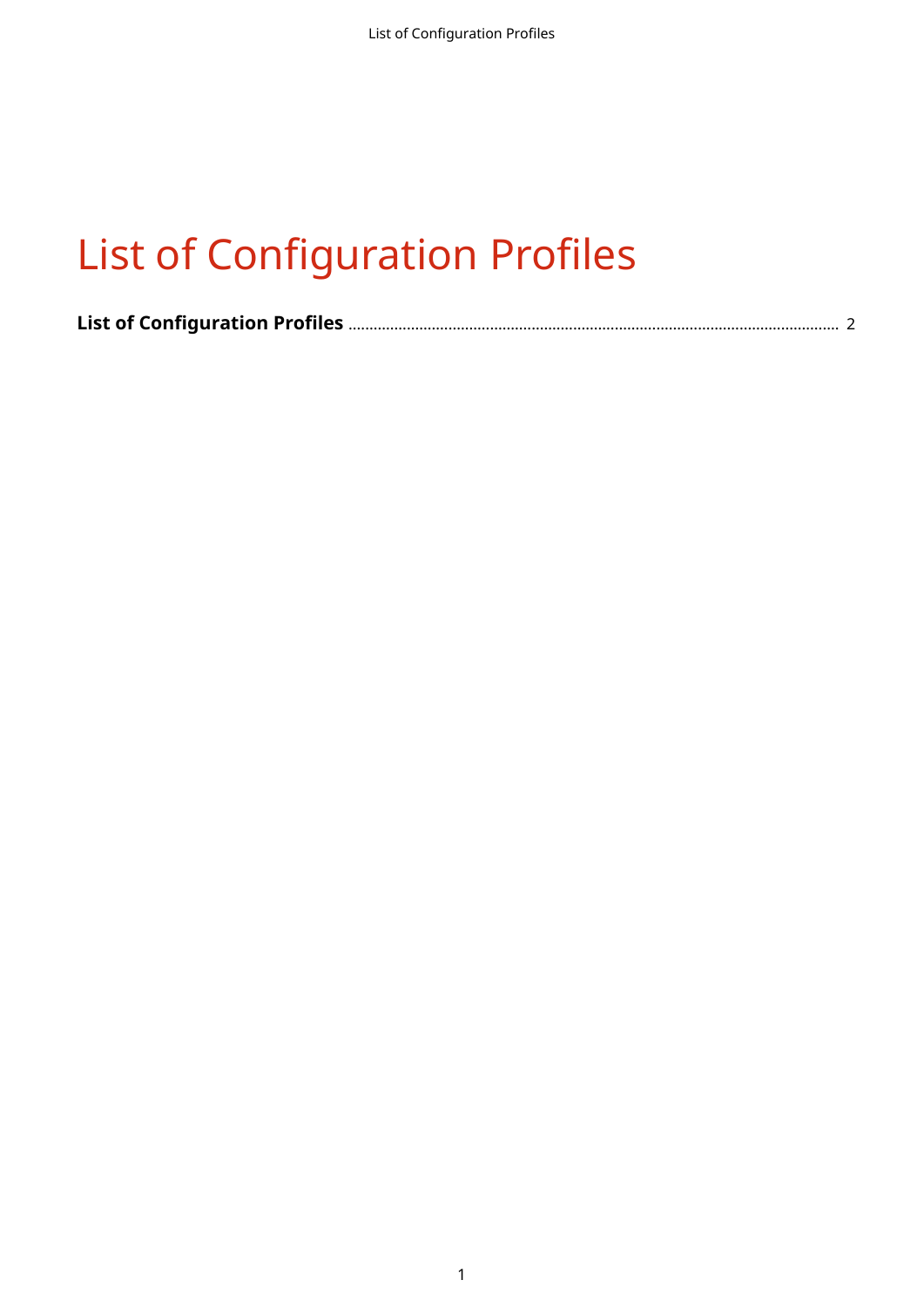<span id="page-3-0"></span>This displays a list of configuration profiles provided with the driver.

There are two types of configuration profiles.

- Configuration profiles provided for all printer models and for printer model groups
- Configuration profiles compatible with specific devices (configuration profile types)

The lists of configuration profile types are sorted according to their drivers. Refer to the list that corresponds to the driver you are using.

#### **Configuration Profiles for All Printer Models/Printer Model Groups**

Depending on the driver you are using, configuration profiles shown here may not be provided.

If there are functions that you cannot use, setting a configuration profile type that corresponds to your device is recommended.

- Basic Configuration (Canon)
- Basic Configuration (Compatible)
- Basic Configuration
- imagePRESS
- iR-ADV PRO
- iR-ADV
- Laser Printers
- All-in-One Printers
- Fiery Print Controller

#### **Configuration Profile Types for the UFR II/LIPSLX Driver**

Click the subsequent "Open details" to view the list.

| <b>iPR C165</b><br><b>iPR C170</b>                           | imagePRESS (Type 007) |
|--------------------------------------------------------------|-----------------------|
| <b>iPR C600</b>                                              | imagePRESS (Type 004) |
| <b>iPR C6010</b><br><b>iPR C6010VP</b><br><b>iPR C7010VP</b> | imagePRESS (Type 005) |
| <b>iPR C650</b>                                              | imagePRESS (Type 001) |
| iPR C660/810/910<br>iPR C710/810/910                         | imagePRESS (Type 003) |
| iPR C700/800                                                 | imagePRESS (Type 006) |
| <b>iPR C850</b><br><b>iPR C750</b>                           | imagePRESS (Type 002) |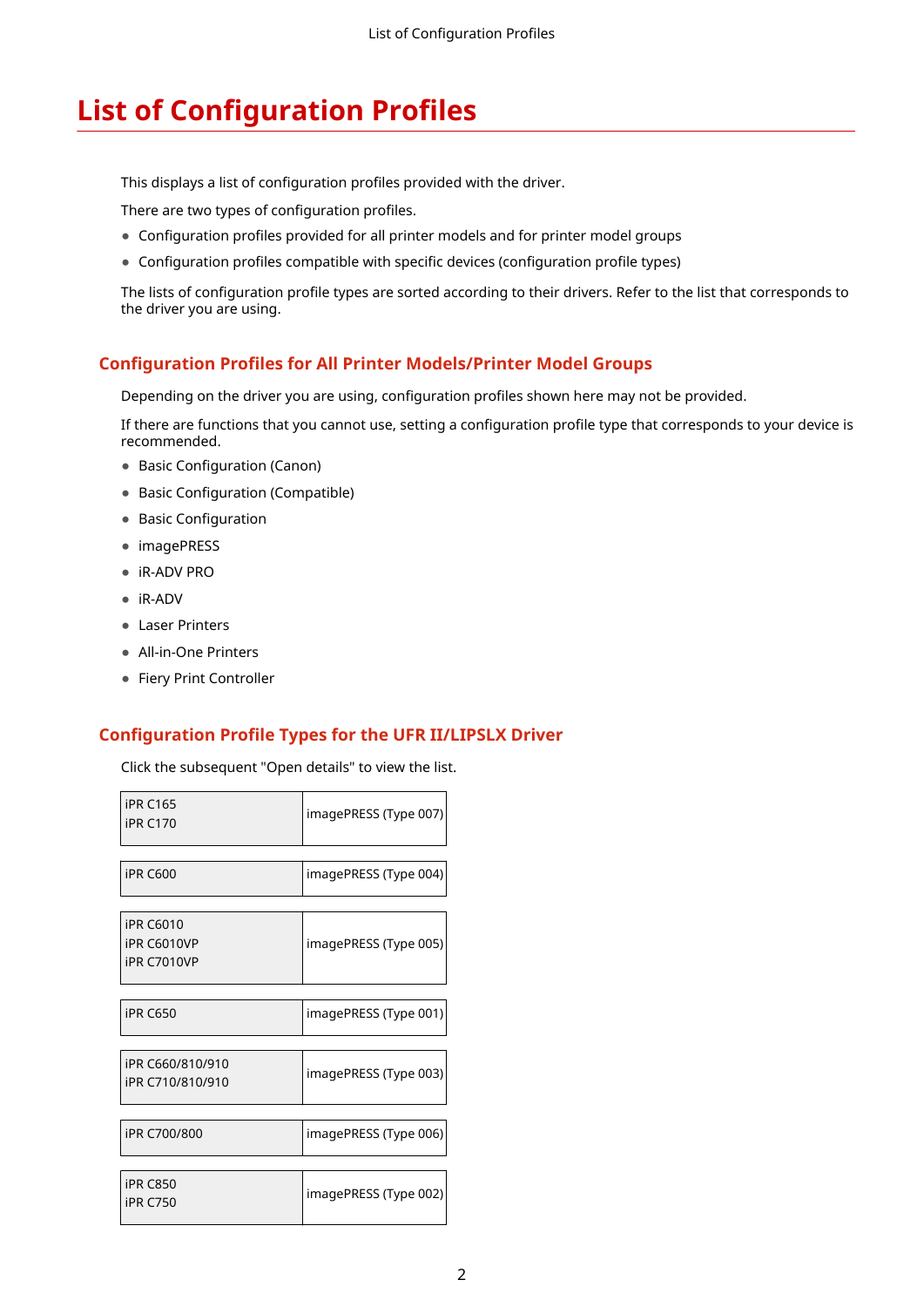| iR C1225                                                        | All-in-One Printers (Type 023) |
|-----------------------------------------------------------------|--------------------------------|
| iR C1325/1335                                                   | All-in-One Printers (Type 024) |
| iR C3020<br>iR C3025                                            | All-in-One Printers (Type 010) |
| iR C3120<br>iR C3125                                            | All-in-One Printers (Type 028) |
| iR C3120L                                                       | All-in-One Printers (Type 029) |
| iR2425                                                          | iR-ADV (Type 043)              |
| iR-ADV 400/500                                                  | iR-ADV (Type 015)              |
| iR-ADV 4025/4035<br>iR-ADV 4045<br>iR-ADV 4045/4051             | iR-ADV (Type 016)              |
| iR-ADV 4225/4235<br>iR-ADV 4245<br>iR-ADV 4245/4251             | iR-ADV (Type 017)              |
| iR-ADV 4525/4535 III<br>iR-ADV 4545 III<br>iR-ADV 4545/4551 III | iR-ADV (Type 007)              |
| iR-ADV 4525/4535<br>iR-ADV 4545<br>iR-ADV 4545/4551             | iR-ADV (Type 001)              |
| iR-ADV 4725/4735<br>iR-ADV 4745<br>iR-ADV 4745/4751             | iR-ADV (Type 038)              |
| iR-ADV 6000<br>iR-ADV 6000i                                     | iR-ADV (Type 045)              |
| iR-ADV 6055/6065<br>iR-ADV 6075                                 | iR-ADV (Type 018)              |
| iR-ADV 6255/6265<br>iR-ADV 6275                                 | iR-ADV (Type 019)              |
| iR-ADV 6560<br>iR-ADV 6575<br>iR-ADV 6555/6565                  | iR-ADV (Type 002)              |
| <b>iR-ADV 6575 III</b><br>iR-ADV 6555/6565 III                  | iR-ADV (Type 008)              |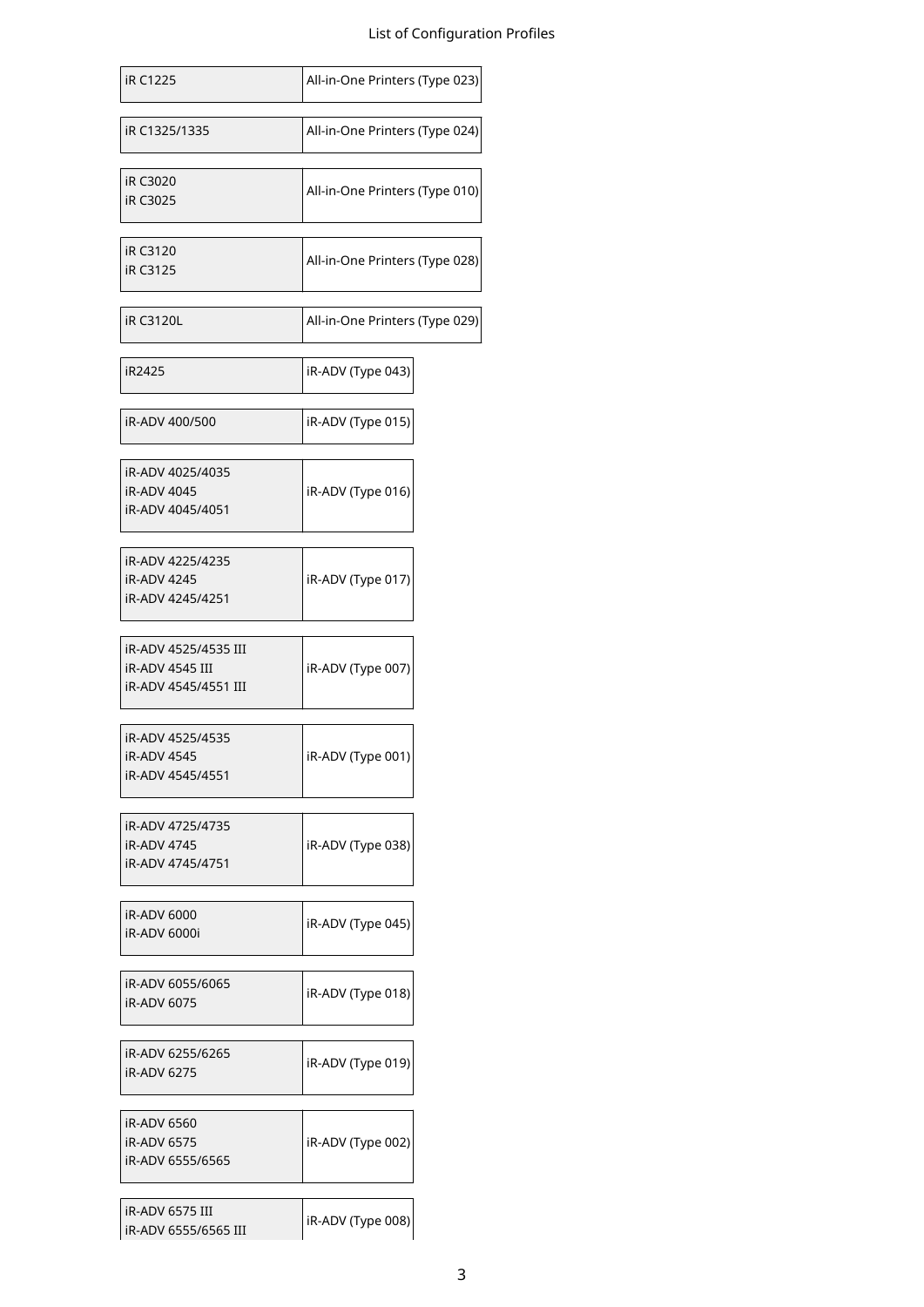| iR-ADV 6565 III<br>iR-ADV 6560 III |
|------------------------------------|
|                                    |
| iR-ADV 6780                        |

 $\overline{\phantom{a}}$ 

| iR-ADV 6755/6765<br>iR-ADV 6765                    | iR-ADV (Type 039)     |
|----------------------------------------------------|-----------------------|
| iR-ADV 6860/6870                                   | iR-ADV (Type 054)     |
| iR-ADV 715                                         |                       |
| iR-ADV 615<br>iR-ADV 525                           | iR-ADV (Type 006)     |
| iR-ADV 715 III<br>iR-ADV 615 III<br>iR-ADV 525 III |                       |
| iR-ADV 717                                         |                       |
| iR-ADV 617<br>iR-ADV 527                           | iR-ADV (Type 037)     |
| iR-ADV 8085/8095<br>iR-ADV 8105                    | iR-ADV PRO (Type 005) |
| <b>iR-ADV 8205</b><br>iR-ADV 8285/8295             | iR-ADV PRO (Type 006) |
| iR-ADV 8505 III<br>iR-ADV 8585/8595 III            | iR-ADV PRO (Type 003) |
| iR-ADV 8505<br>iR-ADV 8585/8595                    | iR-ADV PRO (Type 001) |
| iR-ADV 8705<br>iR-ADV 8786/8795                    | iR-ADV PRO (Type 009) |
| iR-ADV C2020/2030                                  | iR-ADV (Type 020)     |
| iR-ADV C2020i/2030i<br>iR-ADV C2025                | iR-ADV (Type 021)     |
| iR-ADV C2020L/2030L                                | iR-ADV (Type 022)     |
| iR-ADV C2218                                       | iR-ADV (Type 023)     |
| iR-ADV C2220/2230                                  | iR-ADV (Type 024)     |
| iR-ADV C2225                                       | iR-ADV (Type 025)     |
| iR-ADV C250/350<br>iR-ADV C350                     | iR-ADV (Type 026)     |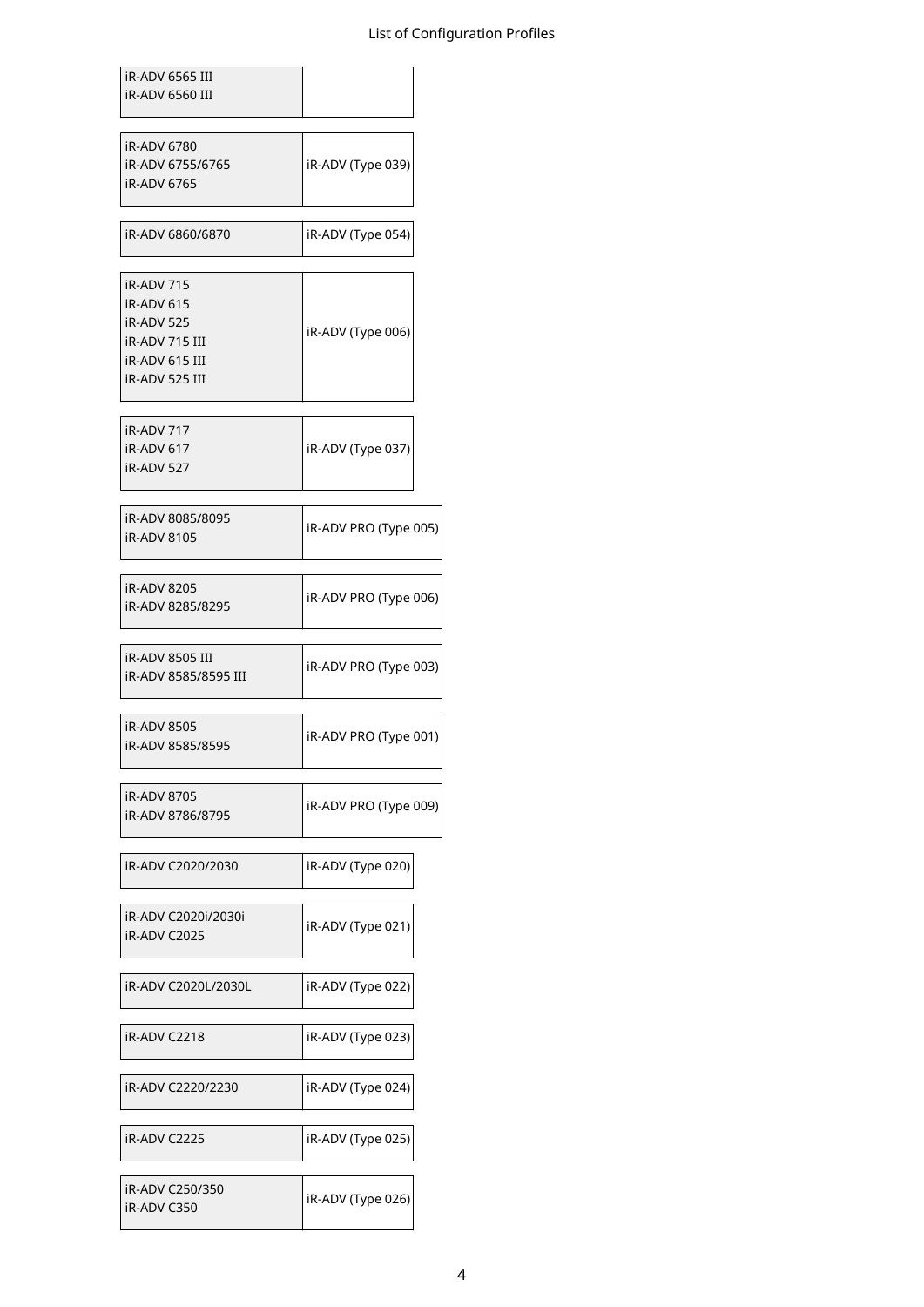| iR-ADV C3320<br>iR-ADV C3320/3330                                  | iR-ADV (Type 028) |
|--------------------------------------------------------------------|-------------------|
| iR-ADV C3320L                                                      | iR-ADV (Type 029) |
| iR-ADV C3325/3330                                                  | iR-ADV (Type 030) |
| iR-ADV C351                                                        | iR-ADV (Type 027) |
| iR-ADV C3520<br>iR-ADV C3520/3530<br>iR-ADV C3525/3530             | iR-ADV (Type 003) |
| iR-ADV C3520/3530 III<br>iR-ADV C3525/3530 III<br>iR-ADV C3520 III | iR-ADV (Type 009) |
| iR-ADV C355<br>iR-ADV C356<br>iR-ADV C256/356<br>iR-ADV C255/355   | iR-ADV (Type 004) |
| iR-ADV C356 III<br>iR-ADV C256/356 III                             | iR-ADV (Type 010) |
| iR-ADV C357<br>iR-ADV C257/357                                     | iR-ADV (Type 041) |
| iR-ADV C3720/3730<br>iR-ADV C3725/3730<br>iR-ADV C3720             | iR-ADV (Type 040) |
| iR-ADV C475 III                                                    | iR-ADV (Type 012) |
| iR-ADV C477                                                        | iR-ADV (Type 042) |
| iR-ADV C5030/5035<br>iR-ADV C5045/5051                             | iR-ADV (Type 031) |
| iR-ADV C5235/5240<br>iR-ADV C5250/5255                             | iR-ADV (Type 032) |
| iR-ADV C5550/5560<br>iR-ADV C5535/5540                             | iR-ADV (Type 005) |
| iR-ADV C5550/5560 III<br>iR-ADV C5535/5540 III                     | iR-ADV (Type 011) |
| iR-ADV C568/478                                                    | iR-ADV (Type 046) |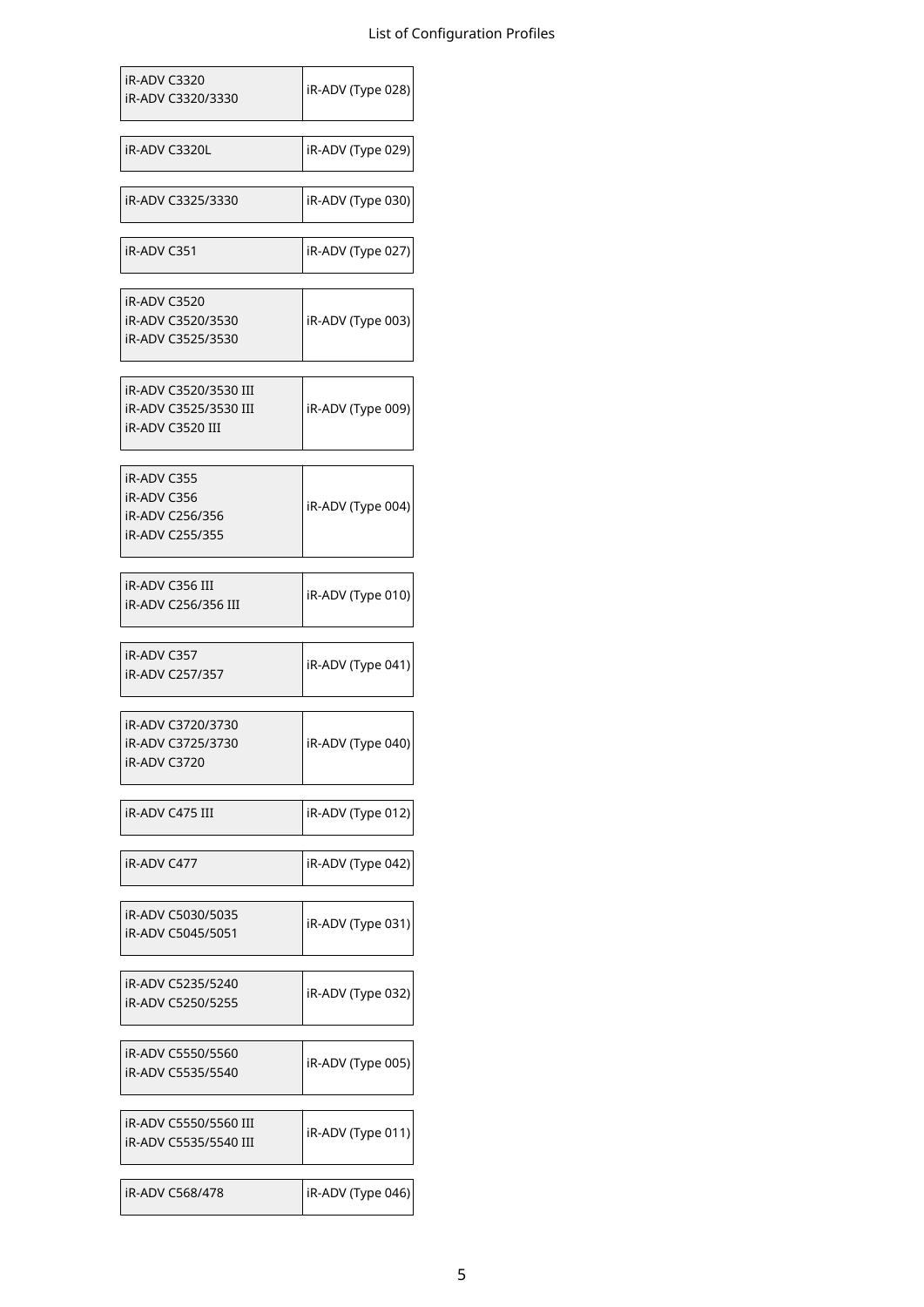٦

| iR-ADV C5735/5740<br>iR-ADV C5750/5760                                                | iR-ADV (Type 044)              |
|---------------------------------------------------------------------------------------|--------------------------------|
| iR-ADV C5860/5870<br>iR-ADV C5840/5850                                                | iR-ADV (Type 050)              |
| iR-ADV C7055/7065                                                                     | iR-ADV (Type 033)              |
| iR-ADV C7260/7270                                                                     | iR-ADV (Type 034)              |
| <b>iR-ADV C7280</b>                                                                   | iR-ADV (Type 035)              |
| iR-ADV C7565<br>iR-ADV C7580/7570                                                     | iR-ADV PRO (Type 002)          |
| iR-ADV C7580/7570 III<br>iR-ADV C7565 III                                             | iR-ADV PRO (Type 004)          |
| iR-ADV C7780/7770<br>iR-ADV C7765                                                     | iR-ADV PRO (Type 010)          |
| iR-ADV C9060/9070<br>iR-ADV C9065<br>iR-ADV C9065/9075<br>iR-ADV C9075                | iR-ADV PRO (Type 007)          |
|                                                                                       |                                |
| iR-ADV C9270/9280                                                                     | iR-ADV PRO (Type 008)          |
| LBP211/212<br>LBP213<br>LBP214<br>LBP215                                              | All-in-One Printers (Type 001) |
| LBP228<br><b>LBP227</b><br>LBP226<br>LBP225<br>LBP223<br>LBP222<br>LBP1238 / 1238P/Pr | All-in-One Printers (Type 025) |
| LBP251<br>LBP252                                                                      | All-in-One Printers (Type 017) |
| LBP253                                                                                | All-in-One Printers (Type 018) |
| LBP312<br>LBP310/311/312                                                              | Laser Printers (Type 002)      |

Г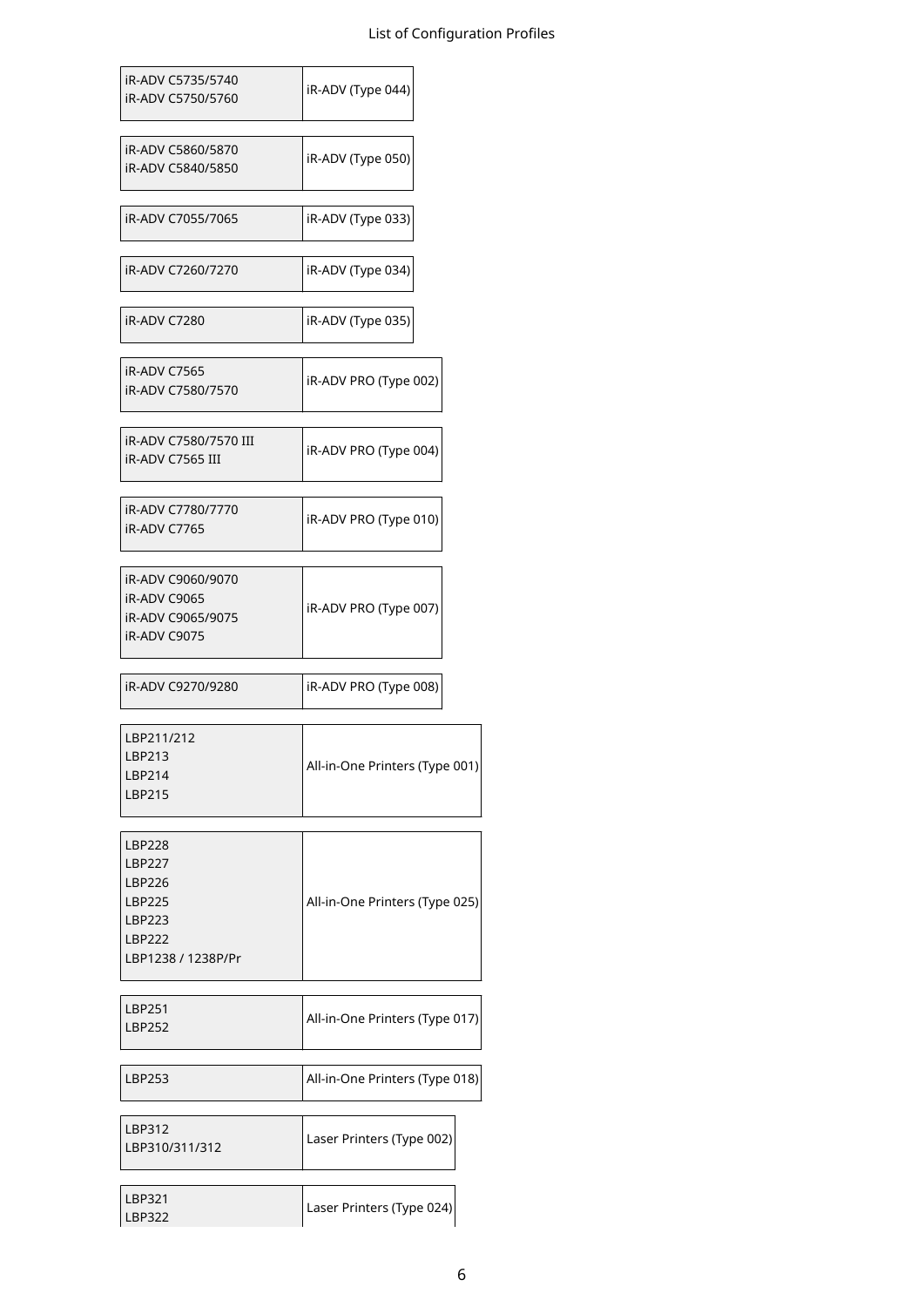| LBP323/324/325<br>iR1643P<br>i-SENSYS X 1643P                  |                                |
|----------------------------------------------------------------|--------------------------------|
| LBP351/352                                                     | Laser Printers (Type 004)      |
| LBP443<br><b>LBP442</b><br><b>LBP441</b>                       | Laser Printers (Type 003)      |
| <b>LBP611C</b>                                                 | All-in-One Printers (Type 004) |
| LBP612C/613C                                                   | All-in-One Printers (Type 005) |
| LBP621C                                                        | All-in-One Printers (Type 016) |
| LBP622C/623C                                                   | All-in-One Printers (Type 014) |
| LBP652C/654C<br>LBP653C/654C                                   | All-in-One Printers (Type 006) |
| LBP6600                                                        | Laser Printers (Type 005)      |
| <b>LBP664C</b><br>LBP663C<br>LBP662C/664C<br>LBP1127C / C1127P | All-in-One Printers (Type 013) |
| LBP6650/3470                                                   | Laser Printers (Type 007)      |
| LBP6670<br>LBP6680/3480                                        | Laser Printers (Type 006)      |
| LBP6700                                                        | Laser Printers (Type 008)      |
| LBP6710                                                        | Laser Printers (Type 010)      |
| LBP6750/3560                                                   | Laser Printers (Type 009)      |
| LBP6780/3580                                                   | Laser Printers (Type 011)      |
| LBP710C<br><b>LBP712C</b>                                      | Laser Printers (Type 016)      |
| LBP720C<br>LBP722C<br>LBP1533C / C1533P<br>LBP1538C / C1538P   | Laser Printers (Type 027)      |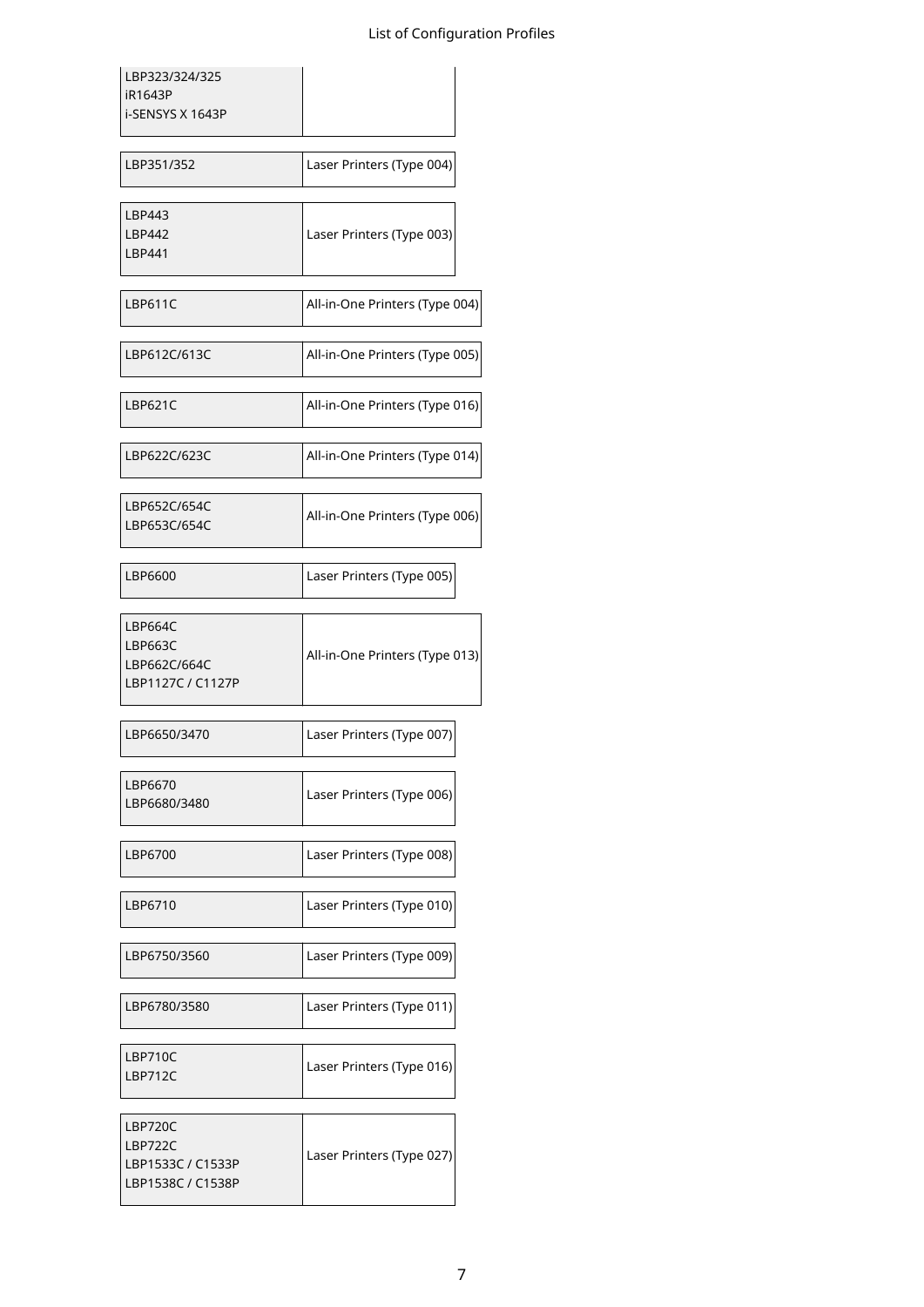| <b>LBP7600C</b>                   | Laser Printers (Type 017)      |
|-----------------------------------|--------------------------------|
| LBP7660C<br>LBP7680C/5280         | Laser Printers (Type 018)      |
| LBP7780C/5480                     | Laser Printers (Type 019)      |
| LBP843C<br>LBP842C<br>LBP841C     | Laser Printers (Type 020)      |
| LBP853C<br>LBP852C<br>LBP851C     | Laser Printers (Type 001)      |
| LBP8630/8620/8610                 | Laser Printers (Type 012)      |
| LBP8720/8710<br>LBP8730           | Laser Printers (Type 013)      |
| LBP8750                           | Laser Printers (Type 014)      |
| LBP8780                           | Laser Printers (Type 015)      |
| LBP8900                           | iR-ADV (Type 013)              |
| LBP9510C<br><b>LBP9650C</b>       | Laser Printers (Type 021)      |
| LBP9520C                          | Laser Printers (Type 022)      |
| LBP961C                           | iR-ADV (Type 056)              |
| LBP9660C                          | Laser Printers (Type 023)      |
| LBP9950C/9900C                    | iR-ADV (Type 014)              |
| D1500 Series<br>MF410 Series      | All-in-One Printers (Type 019) |
| MF417                             | All-in-One Printers (Type 020) |
| MF420 Series                      | All-in-One Printers (Type 003) |
| MF440 Series<br>MF1238 / 1238iF/i | All-in-One Printers (Type 027) |
| MF510 Series                      | All-in-One Printers (Type 021) |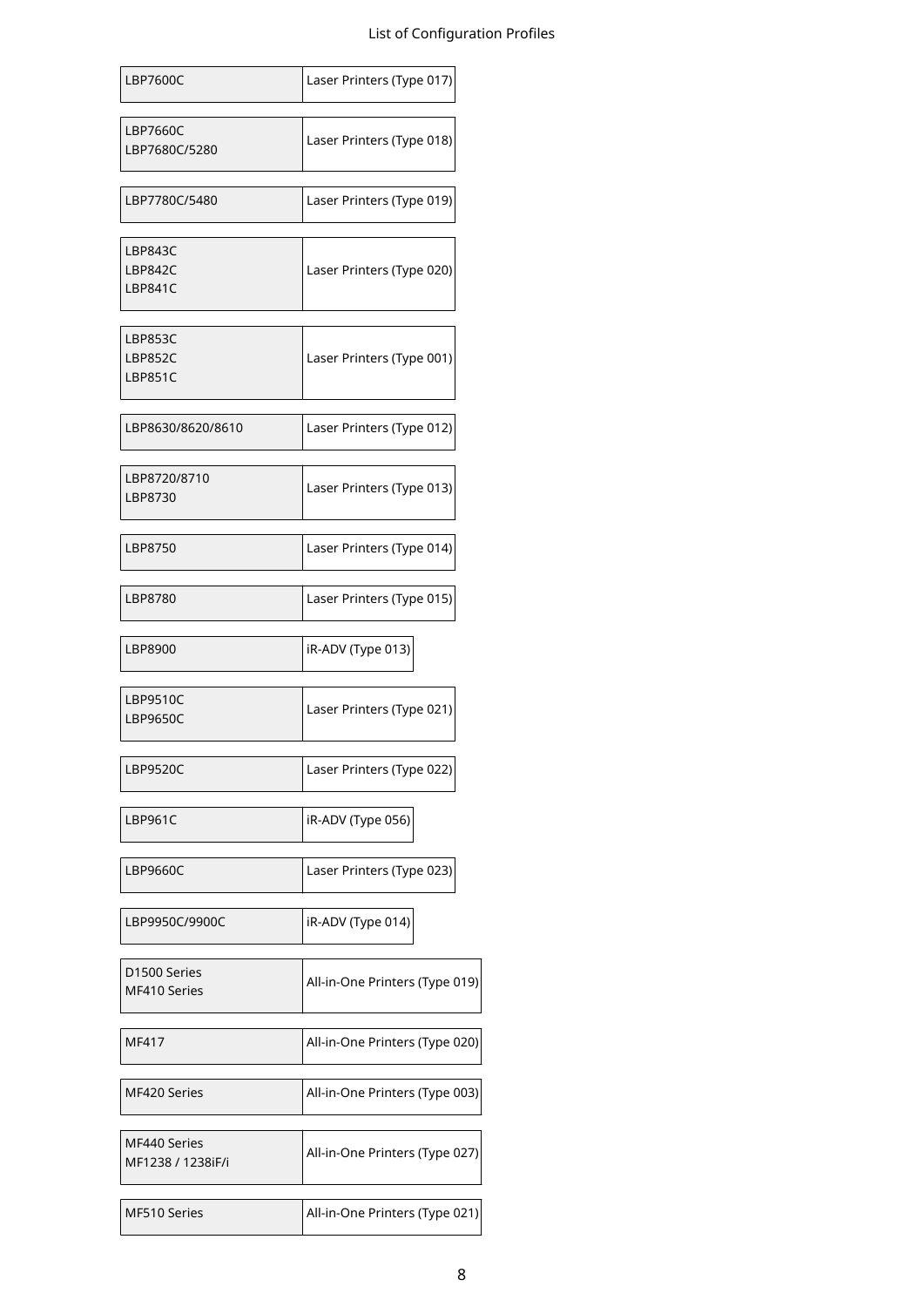| MF520 Series<br>D1600 Series                                                        | All-in-One Printers (Type 002) |
|-------------------------------------------------------------------------------------|--------------------------------|
| MF540 Series<br>iR1643i                                                             | All-in-One Printers (Type 026) |
| <b>MF631C</b>                                                                       | All-in-One Printers (Type 007) |
| MF632C/634C<br>MF633C/635C                                                          | All-in-One Printers (Type 008) |
| <b>MF641C</b>                                                                       | All-in-One Printers (Type 015) |
| <b>MF645C</b><br>MF642C/643C/644C                                                   | All-in-One Printers (Type 012) |
| MF731C/733C<br>MF732C/734C/735C<br><b>MF735C</b>                                    | All-in-One Printers (Type 009) |
| MF745C/746C<br>MF742C/744C<br>MF741C/743C<br><b>MF745C</b><br>MF1127C / C1127iF/i   | All-in-One Printers (Type 011) |
| MF7525<br>iR2635/2645<br>iR2625/2630                                                | iR-ADV (Type 036)              |
| MF810/820                                                                           | All-in-One Printers (Type 022) |
| <b>MF830C</b><br>iR C1533i<br><b>MF832C</b><br>MF1538C / C1538i<br><b>iR C1538i</b> | iR-ADV (Type 051)              |

### **Configuration Profile Types for the LIPS4 Driver**

Click the subsequent "Open details" to view the list.

| <b>iPR C165</b><br><b>iPR C170</b>     | imagePRESS (Type 007) |
|----------------------------------------|-----------------------|
| <b>iPR C6010</b><br><b>iPR C7010VP</b> | imagePRESS (Type 005) |
| <b>iPR C650</b>                        | imagePRESS (Type 001) |
| iPR C660/810/910                       | imagePRESS (Type 003) |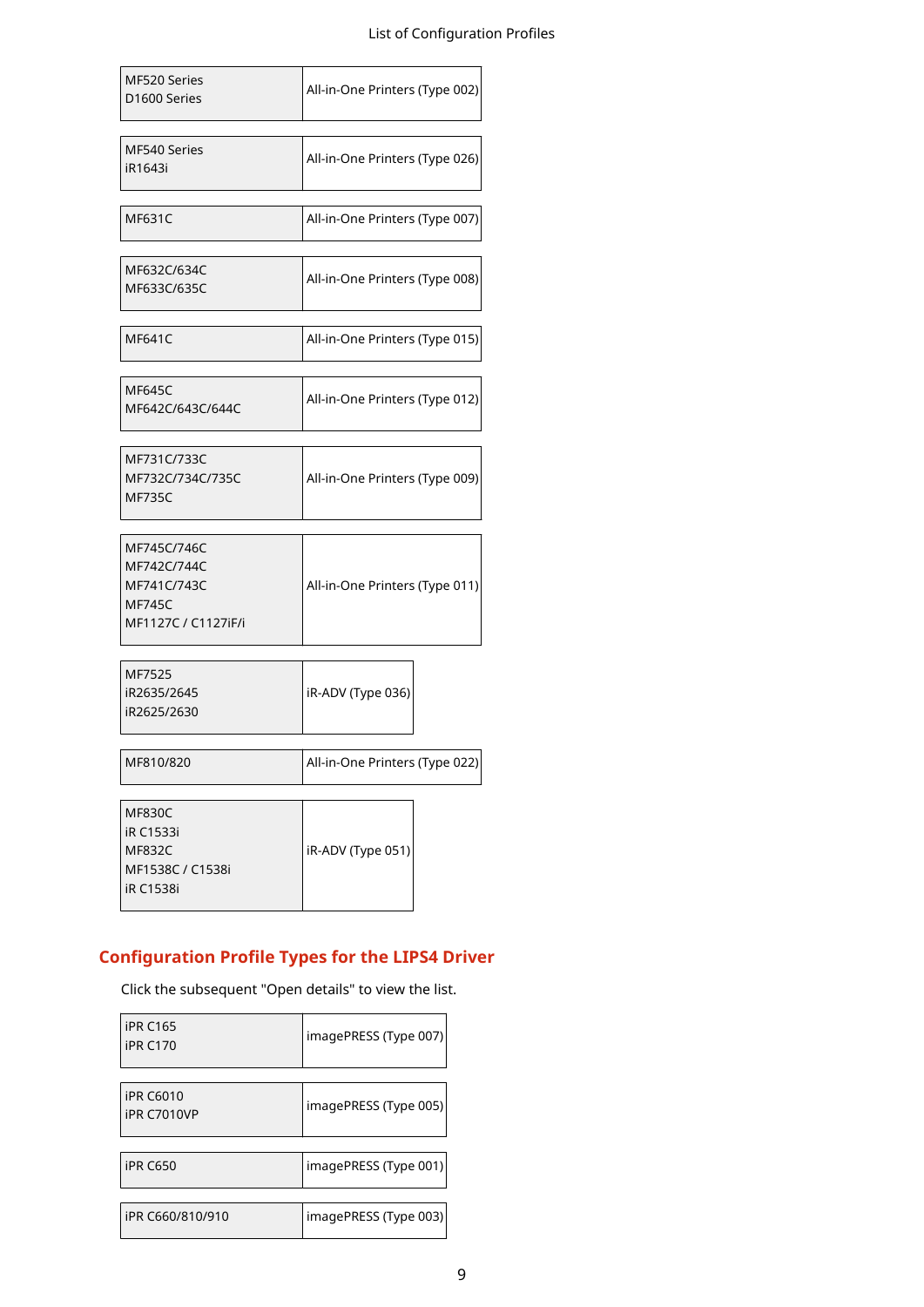| iPR C700/800                                                                  | imagePRESS (Type 006) |
|-------------------------------------------------------------------------------|-----------------------|
| <b>iPR C850</b><br><b>iPR C750</b>                                            | imagePRESS (Type 002) |
| iPR1110/1125/1135                                                             | imagePRESS (Type 004) |
| iR-ADV 4025/4035<br>iR-ADV 4045                                               | iR-ADV (Type 013)     |
| iR-ADV 4525/4535 III<br>iR-ADV 4545 III<br>iR-ADV 4545/4551 III               | iR-ADV (Type 006)     |
| iR-ADV 4525/4535<br><b>iR-ADV 4545</b><br>iR-ADV 4545/4551                    | iR-ADV (Type 001)     |
| iR-ADV 4725/4735<br>iR-ADV 4745<br>iR-ADV 4745/4751                           | iR-ADV (Type 025)     |
| iR-ADV 6000                                                                   | iR-ADV (Type 030)     |
| iR-ADV 6055/6065<br>iR-ADV 6075                                               | iR-ADV (Type 014)     |
| iR-ADV 6255/6265<br>iR-ADV 6275                                               | iR-ADV (Type 015)     |
| iR-ADV 6560<br>iR-ADV 6575<br>iR-ADV 6555/6565                                | iR-ADV (Type 002)     |
| iR-ADV 6575 III<br>iR-ADV 6555/6565 III<br>iR-ADV 6565 III<br>iR-ADV 6560 III | iR-ADV (Type 007)     |
| iR-ADV 6780<br>iR-ADV 6765                                                    | iR-ADV (Type 026)     |
| iR-ADV 6860/6870                                                              | iR-ADV (Type 037)     |
| iR-ADV 8085/8095<br>iR-ADV 8105                                               | iR-ADV PRO (Type 005) |
| iR-ADV 8205<br>iR-ADV 8285/8295                                               | iR-ADV PRO (Type 006) |
| iR-ADV 8505 III                                                               | iR-ADV PRO (Type 003) |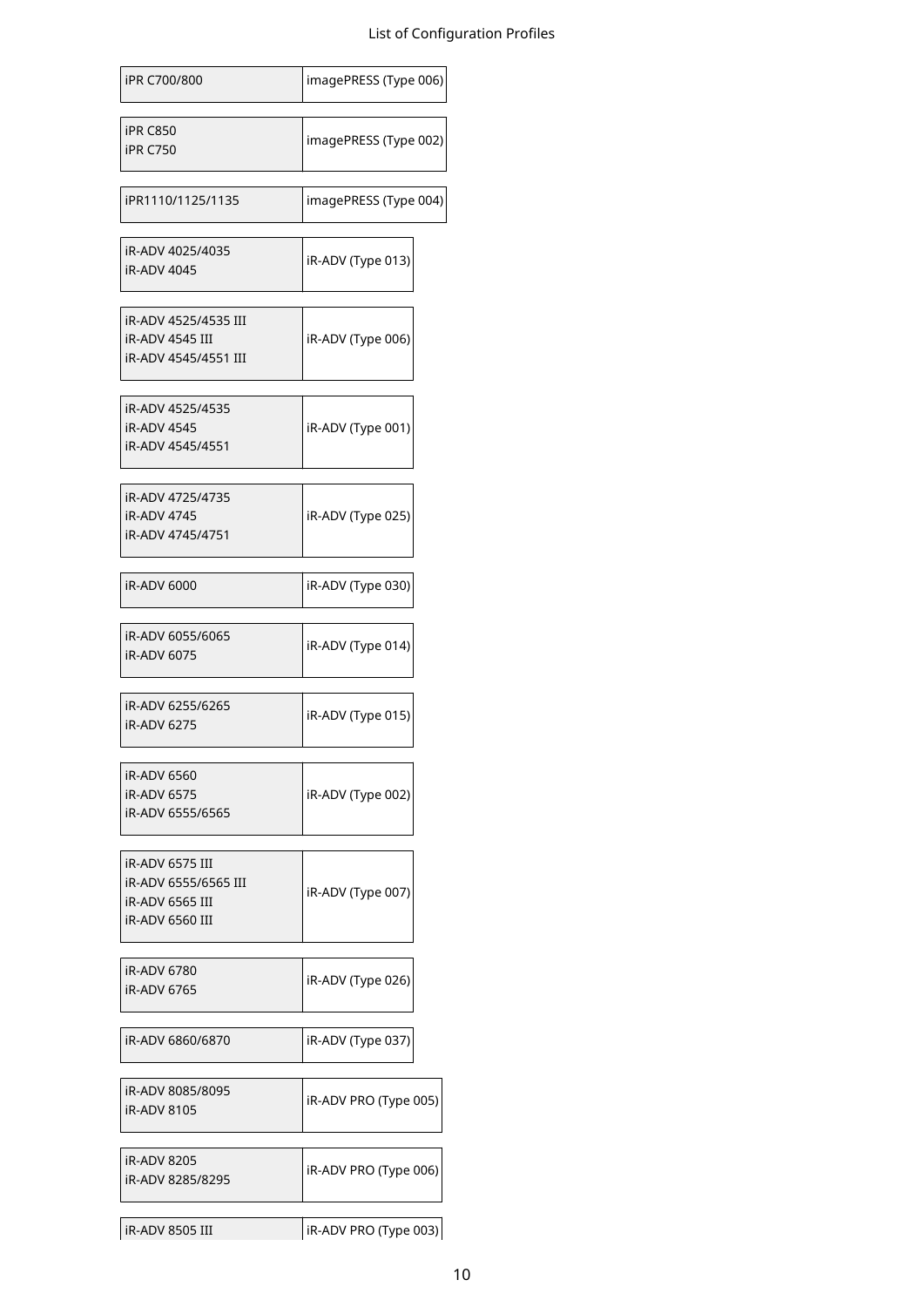| iR-ADV 8585/8595 III                                               |                       |
|--------------------------------------------------------------------|-----------------------|
| iR-ADV 8505<br>iR-ADV 8585/8595                                    | iR-ADV PRO (Type 001) |
| iR-ADV 8705<br>iR-ADV 8786/8795                                    | iR-ADV PRO (Type 009) |
| iR-ADV C2020/2030                                                  | iR-ADV (Type 016)     |
| iR-ADV C2218<br>iR-ADV C2220/2230                                  | iR-ADV (Type 017)     |
| iR-ADV C3320/3330                                                  | iR-ADV (Type 019)     |
| iR-ADV C350                                                        | iR-ADV (Type 018)     |
| iR-ADV C3520<br>iR-ADV C3520/3530<br>iR-ADV C3525/3530             | iR-ADV (Type 003)     |
| iR-ADV C3520/3530 III<br>iR-ADV C3525/3530 III<br>iR-ADV C3520 III | iR-ADV (Type 008)     |
| iR-ADV C355<br>iR-ADV C356<br>iR-ADV C256/356<br>iR-ADV C255/355   | iR-ADV (Type 004)     |
| iR-ADV C356 III<br>iR-ADV C256/356 III                             | iR-ADV (Type 009)     |
| iR-ADV C357                                                        | iR-ADV (Type 028)     |
| iR-ADV C3720/3730                                                  | iR-ADV (Type 027)     |
| iR-ADV C5030/5035<br>iR-ADV C5045/5051                             | iR-ADV (Type 020)     |
| iR-ADV C5235/5240<br>iR-ADV C5250/5255                             | iR-ADV (Type 021)     |
| iR-ADV C5550/5560<br>iR-ADV C5535/5540                             | iR-ADV (Type 005)     |
| iR-ADV C5550/5560 III<br>iR-ADV C5535/5540 III                     | iR-ADV (Type 010)     |
| iR-ADV C5735/5740                                                  | iR-ADV (Type 029)     |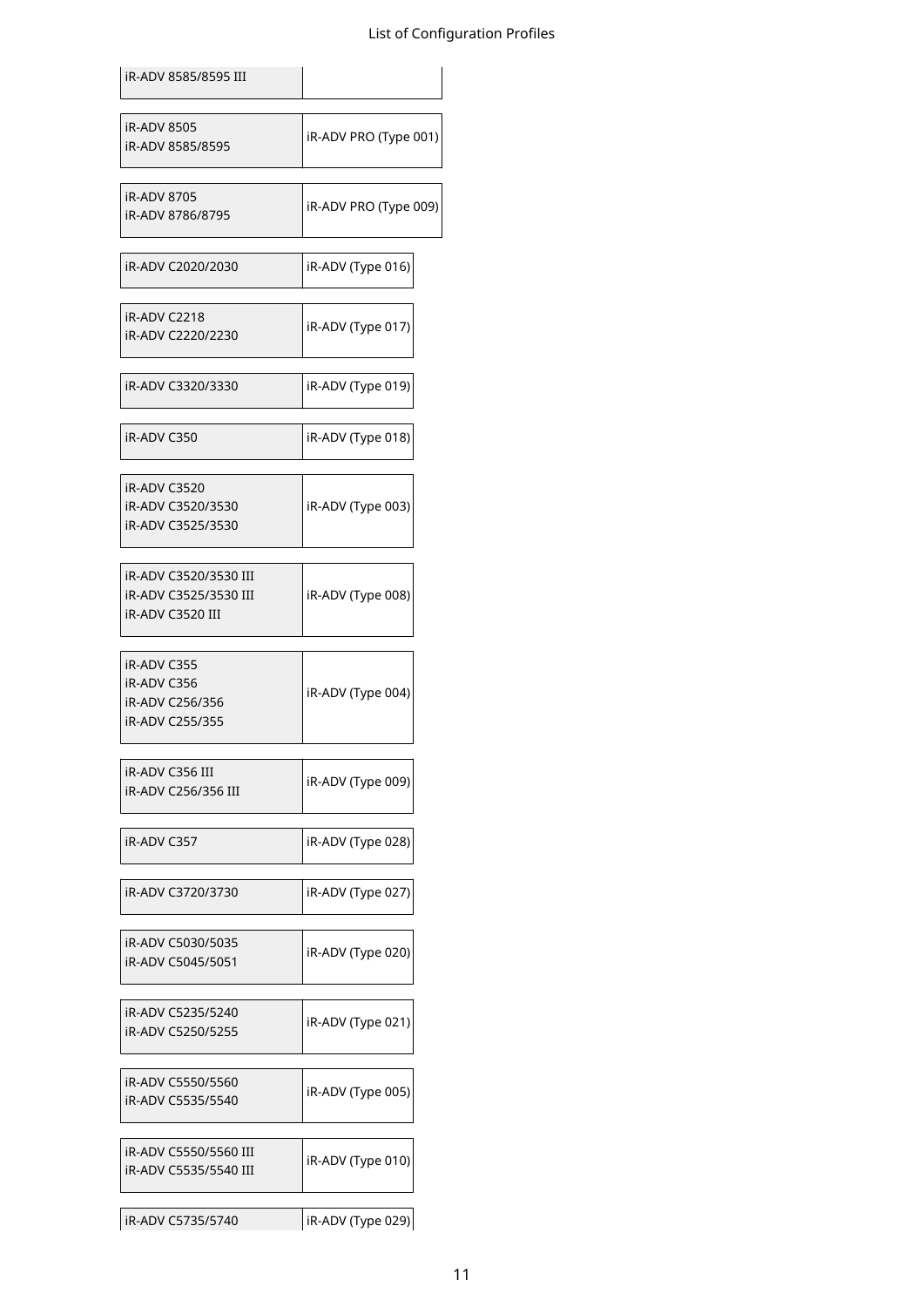| iR-ADV C5750/5760                                |                                                                                                                                               |
|--------------------------------------------------|-----------------------------------------------------------------------------------------------------------------------------------------------|
| iR-ADV C5860/5870<br>iR-ADV C5840/5850           | iR-ADV (Type 034)                                                                                                                             |
| iR-ADV C7055/7065                                | iR-ADV (Type 022)                                                                                                                             |
| iR-ADV C7260/7270                                | iR-ADV (Type 023)                                                                                                                             |
| iR-ADV C7565<br>iR-ADV C7580/7570                | iR-ADV PRO (Type 002)                                                                                                                         |
| iR-ADV C7580/7570 III<br><b>iR-ADV C7565 III</b> | iR-ADV PRO (Type 004)                                                                                                                         |
| iR-ADV C7780/7770<br>iR-ADV C7765                | iR-ADV PRO (Type 010)                                                                                                                         |
| <b>iR-ADV C9065</b><br>iR-ADV C9075              | iR-ADV PRO (Type 007)                                                                                                                         |
| iR-ADV C9270/9280                                | iR-ADV PRO (Type 008)                                                                                                                         |
| LBP312                                           | Laser Printers (Type 002)                                                                                                                     |
| LBP322                                           | Laser Printers (Type 013)                                                                                                                     |
| LBP351/352                                       | Laser Printers (Type 006)                                                                                                                     |
| LBP443<br>LBP442<br>LBP441                       |                                                                                                                                               |
|                                                  |                                                                                                                                               |
| LBP6700                                          |                                                                                                                                               |
| LBP6710                                          |                                                                                                                                               |
| LBP712C                                          |                                                                                                                                               |
| LBP722C                                          | Laser Printers (Type 003)<br>Laser Printers (Type 007)<br>Laser Printers (Type 008)<br>Laser Printers (Type 004)<br>Laser Printers (Type 016) |
| LBP843C                                          | Laser Printers (Type 005)                                                                                                                     |
| LBP853C<br>LBP852C<br>LBP851C                    | Laser Printers (Type 001)                                                                                                                     |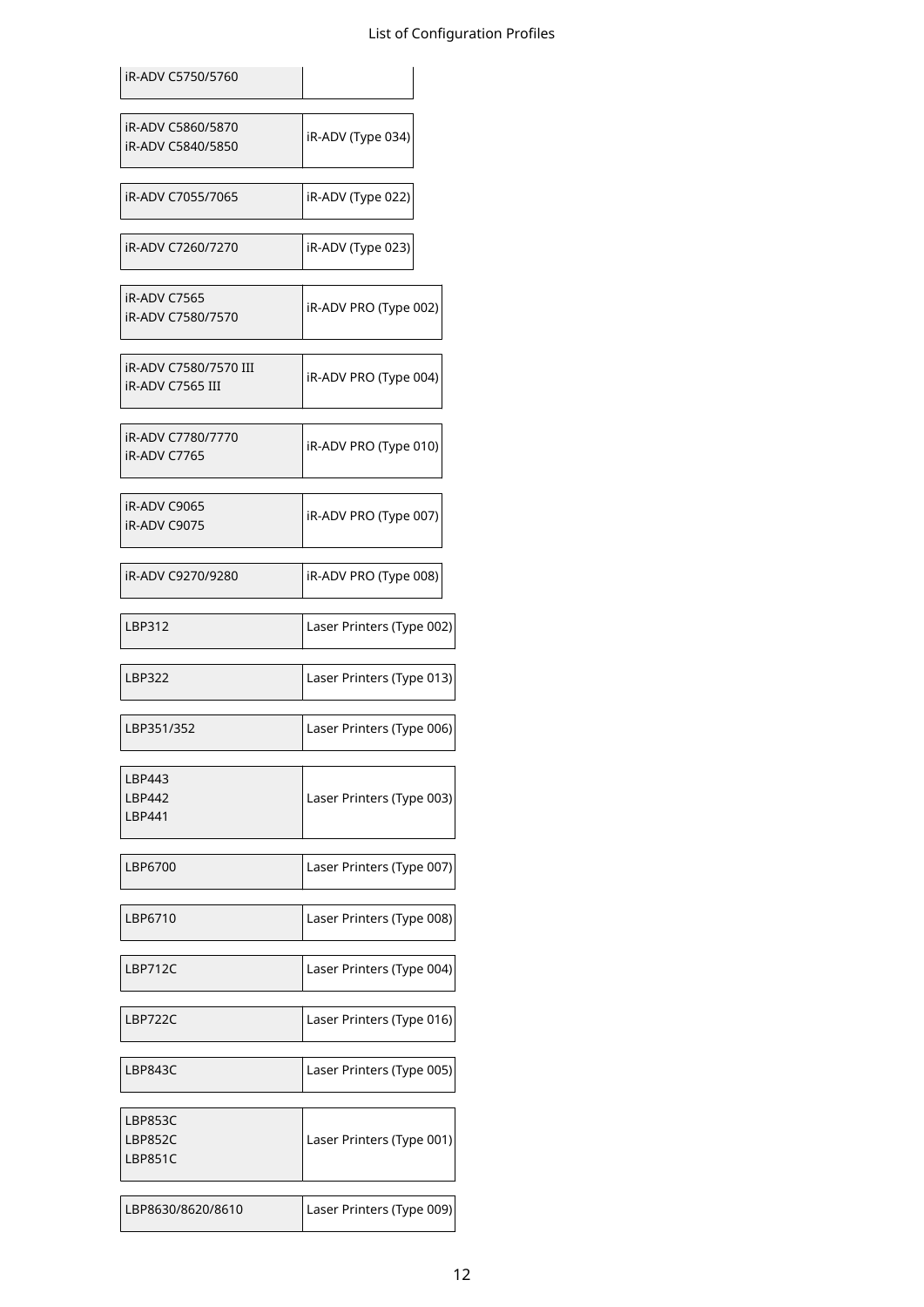| LBP8730<br>LBP8720/8710                    | Laser Printers (Type 010) |
|--------------------------------------------|---------------------------|
| LBP8900<br>iR-ADV 4225/4235<br>iR-ADV 4245 | iR-ADV (Type 011)         |
| <b>LBP961C</b>                             | iR-ADV (Type 039)         |
| <b>LBP9650C</b>                            | Laser Printers (Type 011) |
| LBP9660C                                   | Laser Printers (Type 012) |
| LBP9950C/9900C                             | iR-ADV (Type 012)         |
| MF7525                                     | iR-ADV (Type 024)         |
| <b>MF832C</b>                              | iR-ADV (Type 035)         |

## **Configuration Profile Types for the PCL6 Driver**

Click the subsequent "Open details" to view the list.

| D570<br>MF240 Series                                         | All-in-One Printers (Type 021) |
|--------------------------------------------------------------|--------------------------------|
| imageRUNNER1133 series                                       | All-in-One Printers (Type 029) |
| <b>iPR C165</b><br><b>iPR C170</b>                           | imagePRESS (Type 008)          |
| <b>iPR C600</b>                                              | imagePRESS (Type 005)          |
| <b>iPR C6010</b><br><b>iPR C6010VP</b><br><b>iPR C7010VP</b> | imagePRESS (Type 006)          |
| <b>iPR C650</b>                                              | imagePRESS (Type 001)          |
| iPR C700/800                                                 | imagePRESS (Type 007)          |
| iPR C710/810/910                                             | imagePRESS (Type 003)          |
| <b>iPR C850</b><br><b>iPR C750</b>                           | imagePRESS (Type 002)          |
| iPR1110/1125/1135                                            | imagePRESS (Type 004)          |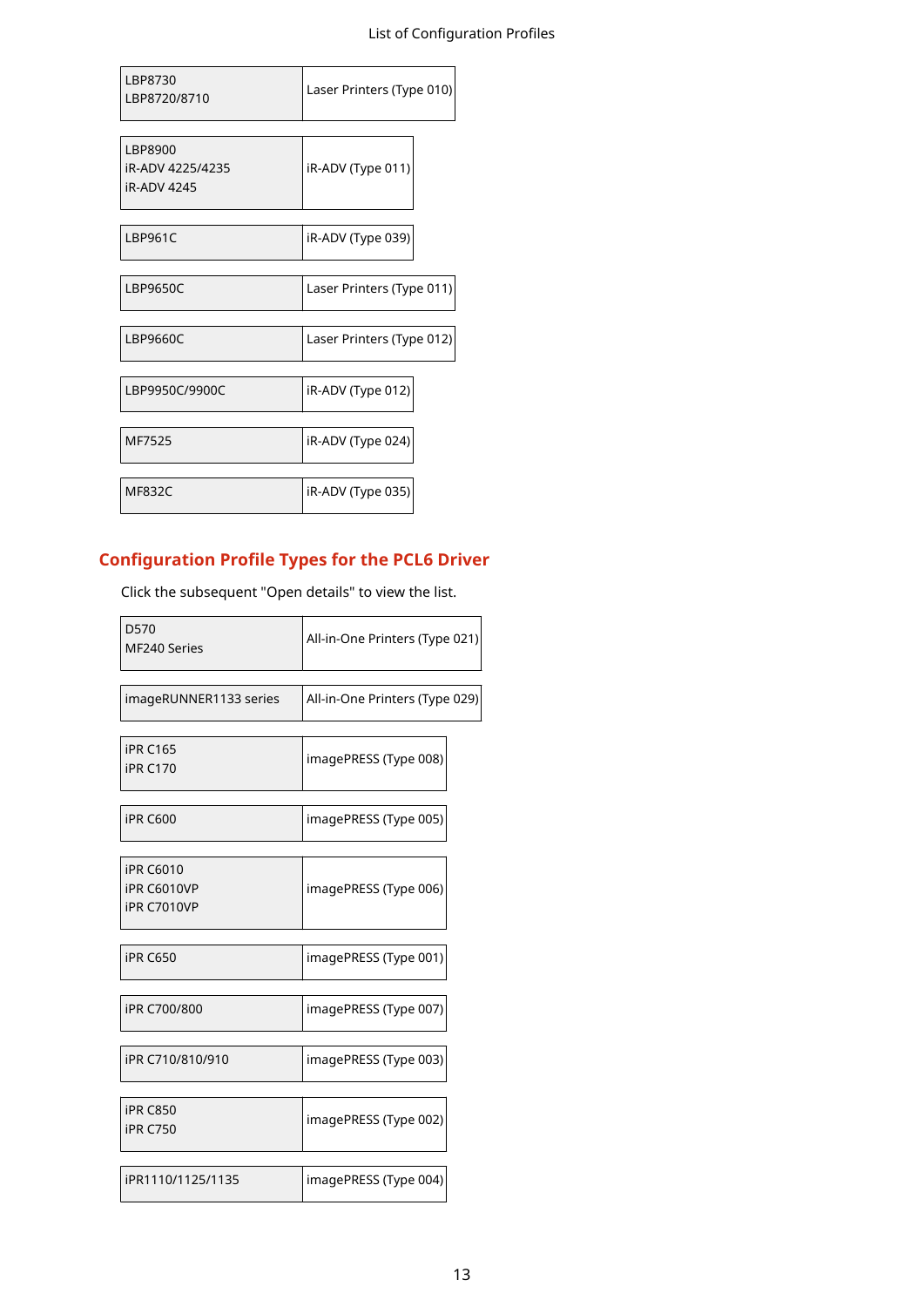| iR C1028/C1030                                                  | All-in-One Printers (Type 033) |
|-----------------------------------------------------------------|--------------------------------|
| <b>iR C1225</b><br>iR C1325/1335                                | All-in-One Printers (Type 034) |
| iR C3020<br>iR C3025                                            | All-in-One Printers (Type 010) |
| iR C3120<br>iR C3125                                            | All-in-One Printers (Type 038) |
| iR1435                                                          | All-in-One Printers (Type 028) |
| iR1730/1740/1750                                                | All-in-One Printers (Type 030) |
| iR2006/2206                                                     | All-in-One Printers (Type 011) |
| iR2425                                                          | iR-ADV (Type 039)              |
| iR2520                                                          | All-in-One Printers (Type 031) |
| iR2525/2530<br>iR2535/2545                                      | All-in-One Printers (Type 032) |
| iR2635/2645<br>iR2625/2630                                      | iR-ADV (Type 032)              |
| iR-ADV 400/500                                                  | iR-ADV (Type 013)              |
| iR-ADV 4025/4035<br>iR-ADV 4045<br>iR-ADV 4045/4051             | iR-ADV (Type 014)              |
| iR-ADV 4225/4235<br>iR-ADV 4245<br>iR-ADV 4245/4251             | iR-ADV (Type 015)              |
| iR-ADV 4525/4535 III<br>iR-ADV 4545 III<br>iR-ADV 4545/4551 III | iR-ADV (Type 007)              |
| iR-ADV 4525/4535<br>iR-ADV 4545<br>iR-ADV 4545/4551             | iR-ADV (Type 001)              |
| iR-ADV 4725/4735<br>iR-ADV 4745<br>iR-ADV 4745/4751             | iR-ADV (Type 034)              |
| iR-ADV 6000                                                     | iR-ADV (Type 041)              |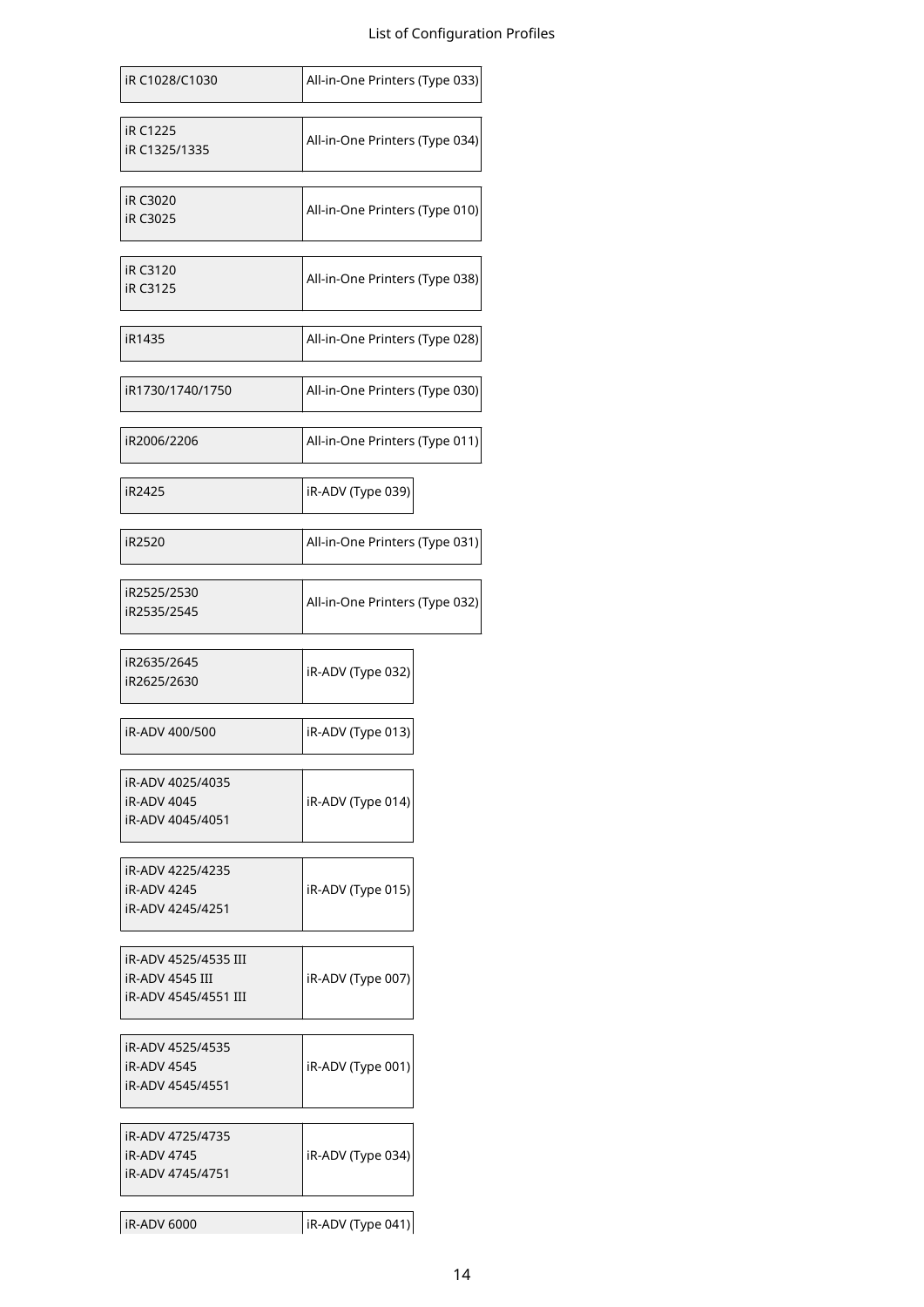| iR-ADV 6000i                                                                                 |                       |
|----------------------------------------------------------------------------------------------|-----------------------|
| iR-ADV 6055/6065<br>iR-ADV 6075                                                              | iR-ADV (Type 016)     |
| iR-ADV 6255/6265<br>iR-ADV 6275                                                              | iR-ADV (Type 017)     |
| iR-ADV 6560<br>iR-ADV 6575<br>iR-ADV 6555/6565                                               | iR-ADV (Type 002)     |
| iR-ADV 6575 III<br>iR-ADV 6555/6565 III<br><b>iR-ADV 6565 III</b><br><b>iR-ADV 6560 III</b>  | iR-ADV (Type 008)     |
| iR-ADV 6780<br>iR-ADV 6755/6765<br>iR-ADV 6765                                               | iR-ADV (Type 035)     |
| iR-ADV 6860/6870                                                                             | iR-ADV (Type 050)     |
| iR-ADV 715<br>iR-ADV 615<br>iR-ADV 525<br>iR-ADV 715 III<br>iR-ADV 615 III<br>iR-ADV 525 III | iR-ADV (Type 006)     |
| iR-ADV 717<br>iR-ADV 617<br>iR-ADV 527                                                       | iR-ADV (Type 033)     |
| iR-ADV 8085/8095<br>iR-ADV 8105                                                              | iR-ADV PRO (Type 005) |
| <b>iR-ADV 8205</b><br>iR-ADV 8285/8295                                                       | iR-ADV PRO (Type 006) |
| iR-ADV 8505<br>iR-ADV 8585/8595                                                              | iR-ADV PRO (Type 001) |
| iR-ADV 8505 III<br>iR-ADV 8585/8595 III                                                      | iR-ADV PRO (Type 003) |
| iR-ADV 8705<br>iR-ADV 8786/8795                                                              | iR-ADV PRO (Type 009) |
| iR-ADV C2020/2030                                                                            | iR-ADV (Type 018)     |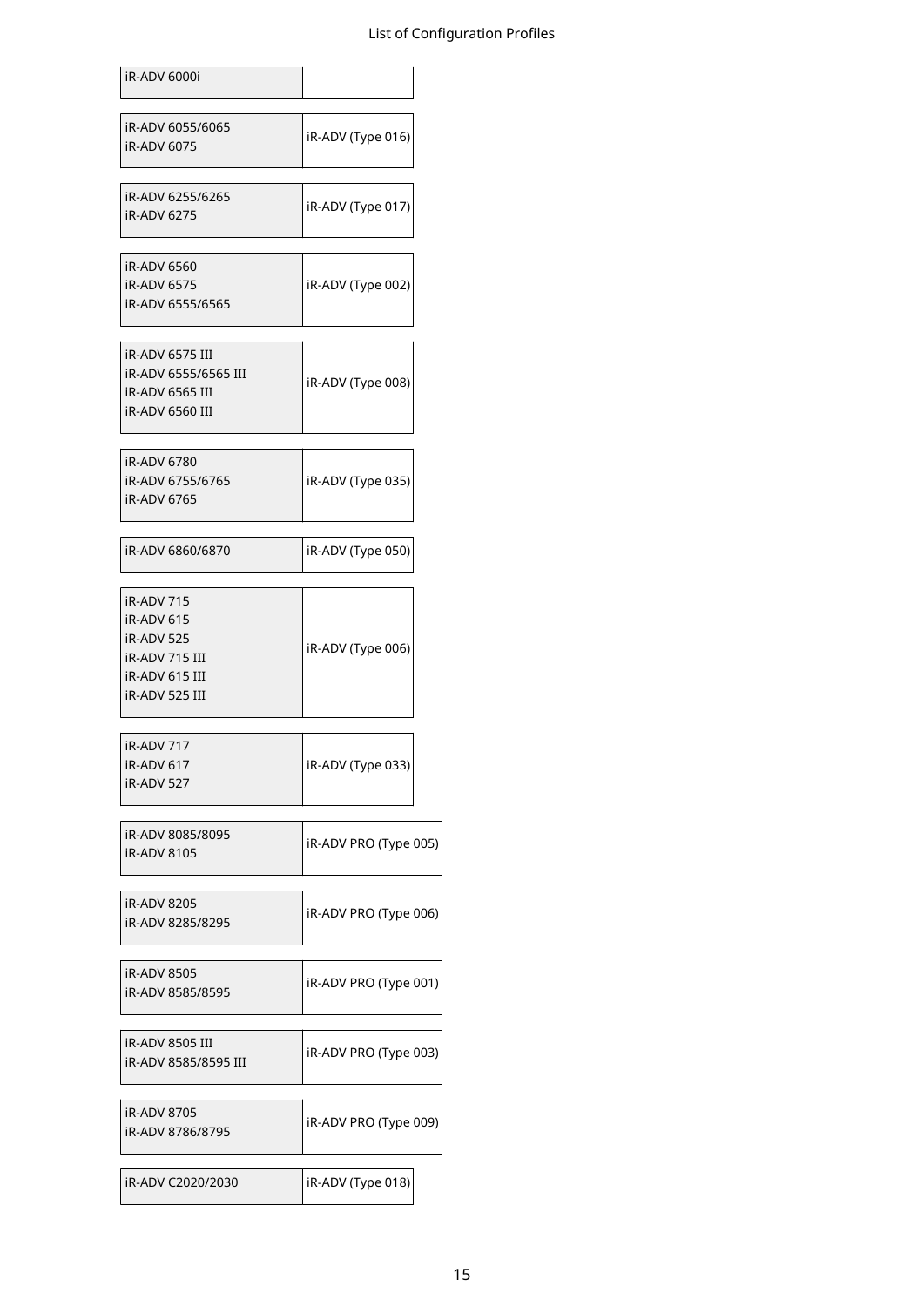| iR-ADV C2020i/2030i<br>iR-ADV C2025       | iR-ADV (Type 019) |
|-------------------------------------------|-------------------|
| iR-ADV C2020L/2030L                       | iR-ADV (Type 020) |
| <b>iR-ADV C2218</b>                       | iR-ADV (Type 021) |
| iR-ADV C2220/2230                         | iR-ADV (Type 022) |
| iR-ADV C2225                              | iR-ADV (Type 023) |
| iR-ADV C250/350                           |                   |
| iR-ADV C350<br>iR-ADV C351                | iR-ADV (Type 024) |
| iR-ADV C3320                              |                   |
| iR-ADV C3320/3330                         | iR-ADV (Type 025) |
| iR-ADV C3325/3330                         |                   |
| iR-ADV C3320L                             | iR-ADV (Type 026) |
| iR-ADV C3520                              |                   |
| iR-ADV C3520/3530<br>iR-ADV C3525/3530    | iR-ADV (Type 003) |
|                                           |                   |
| iR-ADV C3520/3530 III                     |                   |
| iR-ADV C3525/3530 III<br>iR-ADV C3520 III | iR-ADV (Type 009) |
|                                           |                   |
| iR-ADV C355                               |                   |
| iR-ADV C356<br>iR-ADV C256/356            | iR-ADV (Type 004) |
| iR-ADV C255/355                           |                   |
|                                           |                   |
| iR-ADV C356 III<br>iR-ADV C256/356 III    | iR-ADV (Type 010) |
|                                           |                   |
| iR-ADV C357<br>iR-ADV C257/357            | iR-ADV (Type 037) |
|                                           |                   |
| iR-ADV C3720/3730                         |                   |
| iR-ADV C3725/3730                         | iR-ADV (Type 036) |
| iR-ADV C3720                              |                   |
| iR-ADV C475 III                           | iR-ADV (Type 012) |
| iR-ADV C477                               | iR-ADV (Type 038) |
| iR-ADV C5030/5035                         |                   |
| iR-ADV C5045/5051                         | iR-ADV (Type 027) |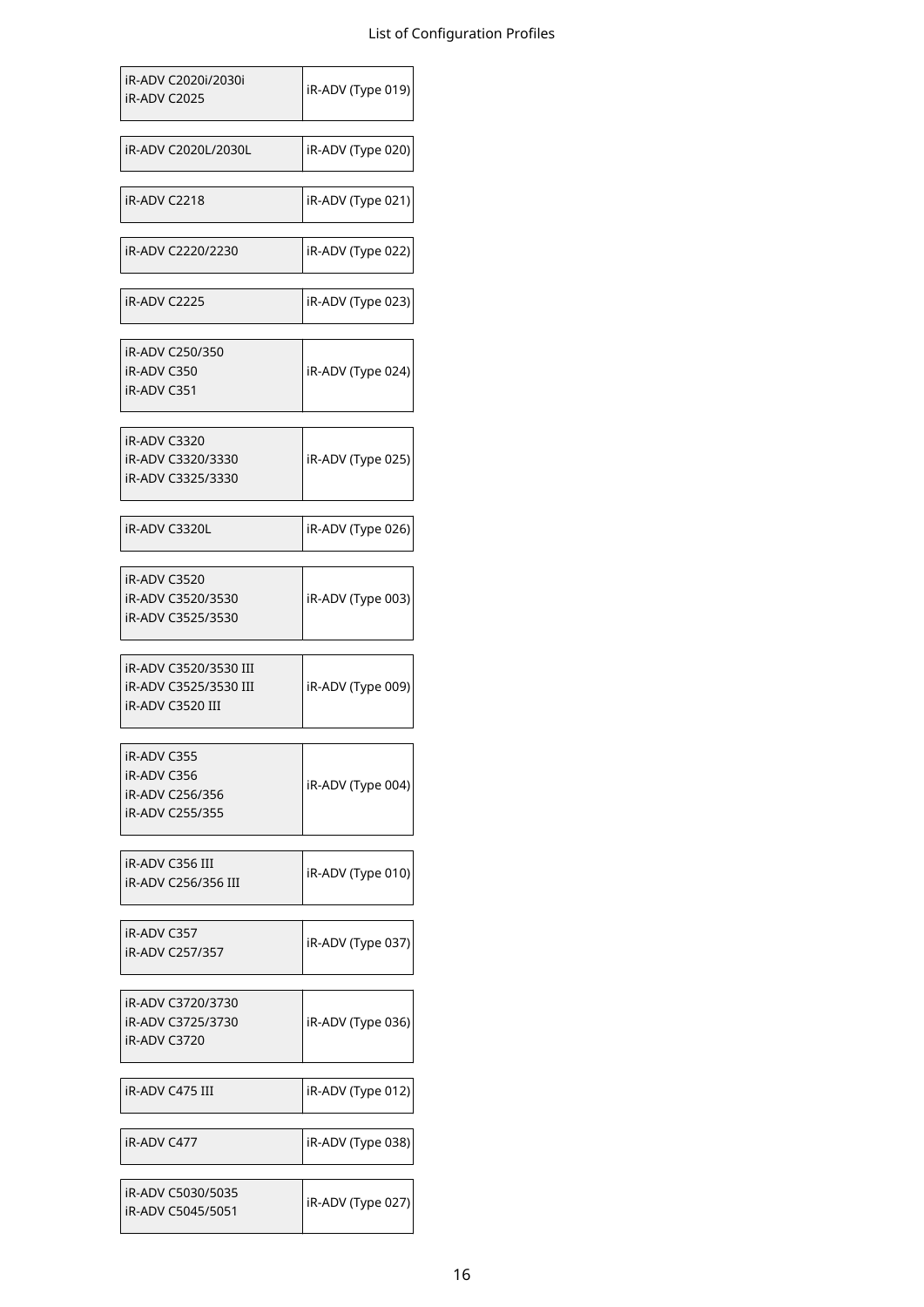| iR-ADV C5235/5240<br>iR-ADV C5250/5255                                 | iR-ADV (Type 028)              |
|------------------------------------------------------------------------|--------------------------------|
| iR-ADV C5550/5560<br>iR-ADV C5535/5540                                 | iR-ADV (Type 005)              |
| iR-ADV C5550/5560 III<br>iR-ADV C5535/5540 III                         | iR-ADV (Type 011)              |
| iR-ADV C568/478                                                        | iR-ADV (Type 042)              |
| iR-ADV C5735/5740<br>iR-ADV C5750/5760                                 | iR-ADV (Type 040)              |
| iR-ADV C5860/5870<br>iR-ADV C5840/5850                                 | iR-ADV (Type 046)              |
| iR-ADV C7055/7065                                                      | iR-ADV (Type 029)              |
| iR-ADV C7260/7270                                                      | iR-ADV (Type 030)              |
| iR-ADV C7280                                                           | iR-ADV (Type 031)              |
| iR-ADV C7565<br>iR-ADV C7580/7570                                      | iR-ADV PRO (Type 002)          |
| iR-ADV C7580/7570 III<br>iR-ADV C7565 III                              | iR-ADV PRO (Type 004)          |
| iR-ADV C7780/7770<br>iR-ADV C7765                                      | iR-ADV PRO (Type 010)          |
| iR-ADV C9060/9070<br>iR-ADV C9065<br>iR-ADV C9065/9075<br>iR-ADV C9075 | iR-ADV PRO (Type 007)          |
| iR-ADV C9270/9280                                                      | iR-ADV PRO (Type 008)          |
| LBP161/LBP162                                                          | All-in-One Printers (Type 002) |
| LBP211/212<br>LBP213<br>LBP214<br>LBP215                               | All-in-One Printers (Type 001) |
| <b>LBP228</b>                                                          |                                |

| <b>LBP227</b> |                                |
|---------------|--------------------------------|
| LBP226        | All-in-One Printers (Type 035) |
| LBP225        |                                |
| LBP223        |                                |
|               |                                |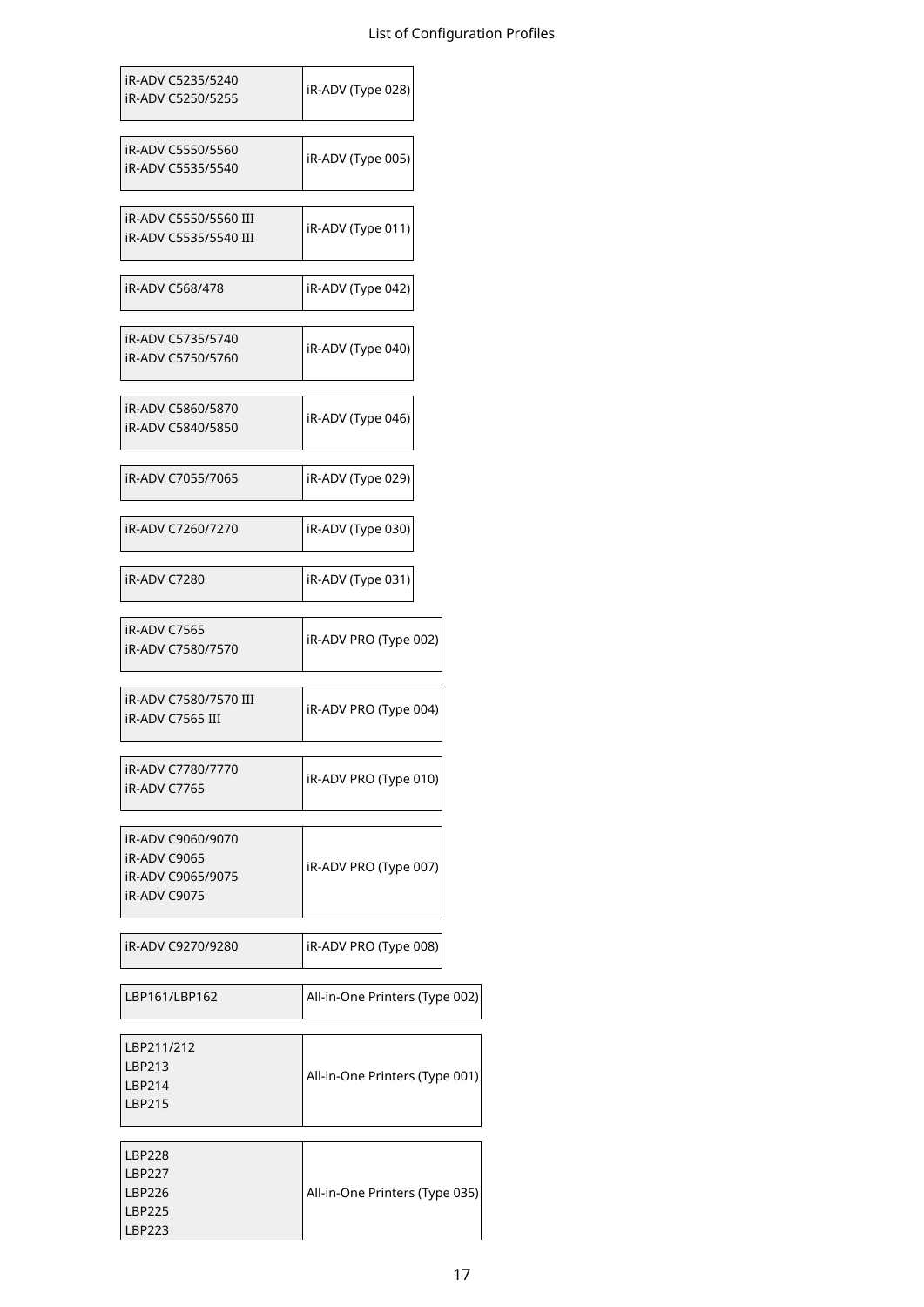| <b>LBP222</b><br>LBP1238 / 1238P/Pr                          |                                |
|--------------------------------------------------------------|--------------------------------|
| <b>LBP251</b><br><b>LBP252</b>                               | All-in-One Printers (Type 019) |
| LBP253                                                       | All-in-One Printers (Type 020) |
| LBP310/311/312                                               | Laser Printers (Type 002)      |
| LBP323/324/325<br>iR1643P<br>i-SENSYS X 1643P                | Laser Printers (Type 016)      |
| LBP351/352                                                   | Laser Printers (Type 003)      |
| LBP612C/613C                                                 | All-in-One Printers (Type 006) |
| LBP622C/623C                                                 | All-in-One Printers (Type 018) |
| LBP653C/654C                                                 | All-in-One Printers (Type 007) |
| <b>LBP663C</b>                                               | All-in-One Printers (Type 017) |
| <b>LBP664C</b><br>LBP1127C / C1127P                          | All-in-One Printers (Type 016) |
| LBP6650/3470                                                 | Laser Printers (Type 005)      |
| LBP6670                                                      | Laser Printers (Type 004)      |
| LBP6680/3480                                                 | Laser Printers (Type 006)      |
| LBP6750/3560                                                 | Laser Printers (Type 007)      |
| LBP6780/3580                                                 | Laser Printers (Type 008)      |
| LBP710C<br>LBP712C                                           | Laser Printers (Type 011)      |
| LBP720C<br>LBP722C<br>LBP1533C / C1533P<br>LBP1538C / C1538P | Laser Printers (Type 019)      |
| <b>LBP7660C</b>                                              | Laser Printers (Type 012)      |
| LBP7680C/5280                                                | Laser Printers (Type 013)      |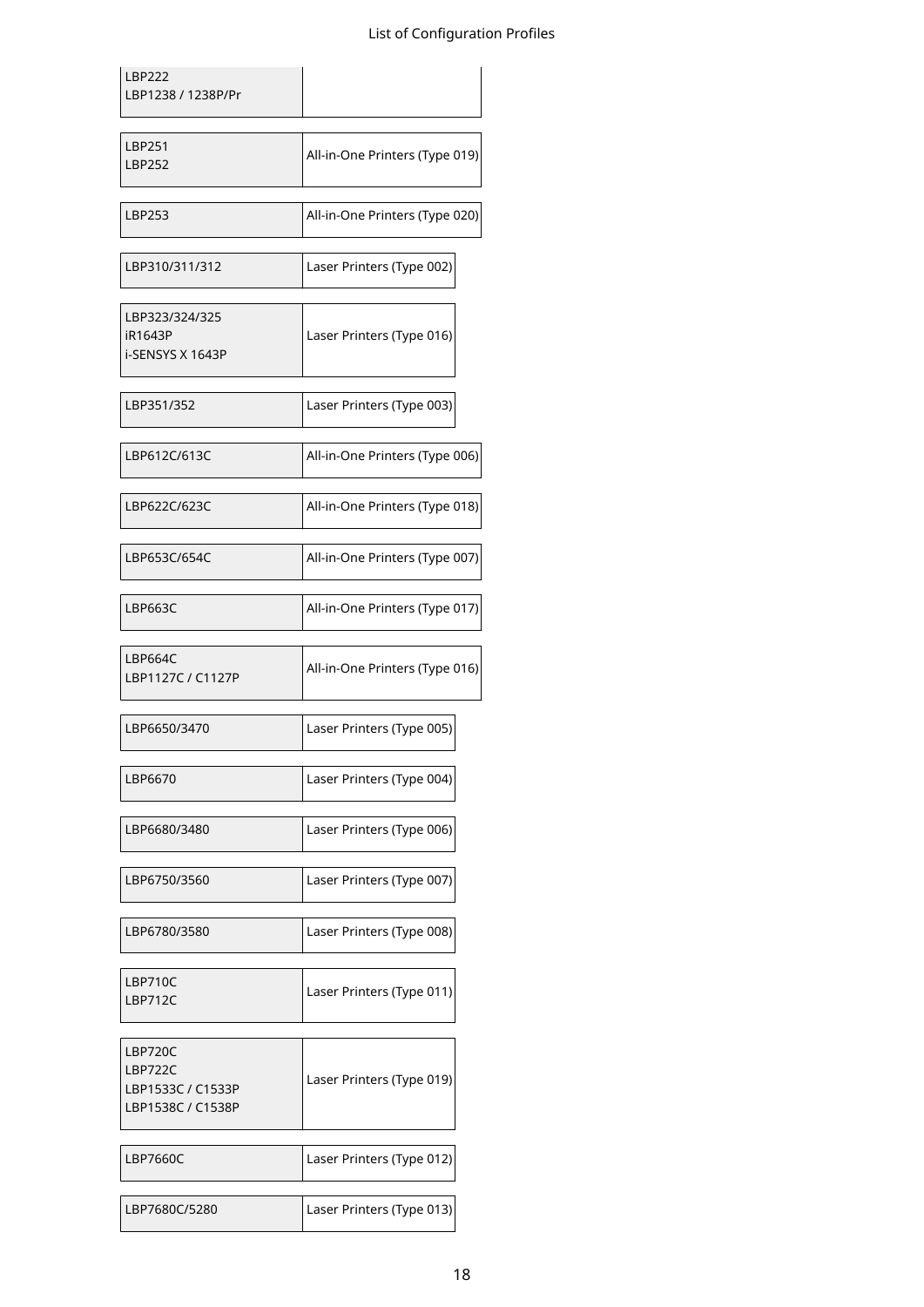| LBP7780C/5480                     | Laser Printers (Type 014)      |
|-----------------------------------|--------------------------------|
| LBP843C<br>LBP841C                | Laser Printers (Type 015)      |
| <b>LBP853C</b><br><b>LBP852C</b>  | Laser Printers (Type 001)      |
| LBP8750                           | Laser Printers (Type 009)      |
| LBP8780                           | Laser Printers (Type 010)      |
| LBP8900                           | iR-ADV (Type 052)              |
| <b>LBP961C</b>                    | iR-ADV (Type 054)              |
| LBP9950C/9900C                    | iR-ADV (Type 053)              |
| MF230 Series                      | All-in-One Printers (Type 022) |
| MF260 Series                      | All-in-One Printers (Type 003) |
| MF410 Series                      | All-in-One Printers (Type 023) |
| MF420 Series                      | All-in-One Printers (Type 005) |
| MF440 Series<br>MF1238 / 1238iF/i | All-in-One Printers (Type 037) |
| MF510 Series                      | All-in-One Printers (Type 024) |
| MF520 Series<br>D1600 Series      | All-in-One Printers (Type 004) |
| MF540 Series<br>iR1643i           | All-in-One Printers (Type 036) |
| MF633C/635C                       | All-in-One Printers (Type 008) |
| MF642C/643C/644C                  | All-in-One Printers (Type 015) |
| <b>MF645C</b>                     | All-in-One Printers (Type 014) |
| MF720C Series                     | All-in-One Printers (Type 025) |
| MF732C/734C/735C                  | All-in-One Printers (Type 009) |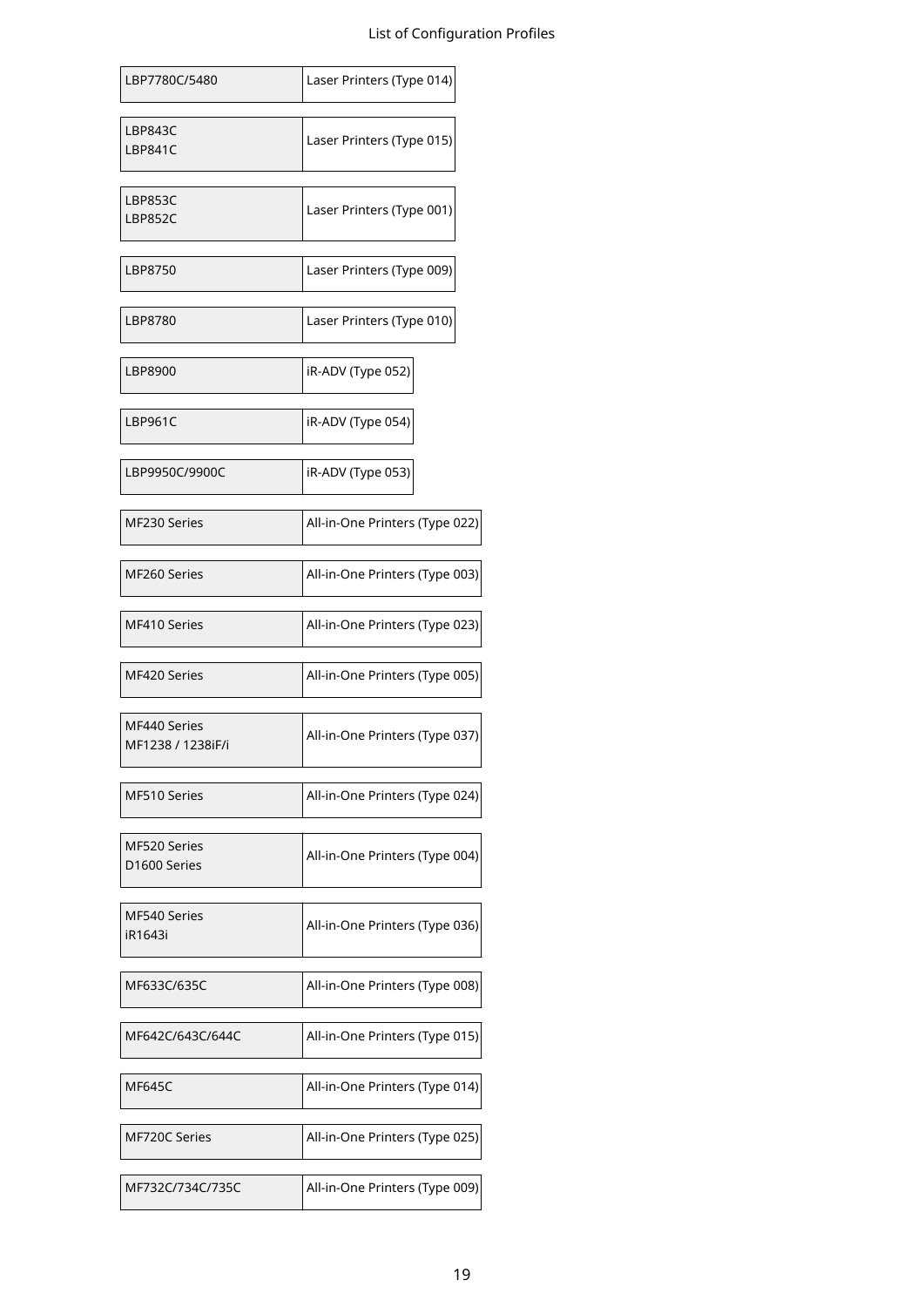| MF742C/744C                                                                                | All-in-One Printers (Type 013)    |
|--------------------------------------------------------------------------------------------|-----------------------------------|
| MF745C/746C<br>MF1127C / C1127iF/i                                                         | All-in-One Printers (Type 012)    |
| MF810/820                                                                                  | All-in-One Printers (Type 026)    |
| <b>MF830C</b><br><b>iR C1533i</b><br><b>MF832C</b><br>MF1538C / C1538i<br><b>iR C1538i</b> | iR-ADV (Type 047)                 |
| MF9200 Series                                                                              | All-in-One Printers (Type 027)    |
| iPR C165-M10<br>iPR C170-M10                                                               | Fiery Print Controller (Type 029) |
| iPR C600-G100<br>iPR C60-G100                                                              | Fiery Print Controller (Type 015) |
| iPR C650-G200<br>iPR C65-G200                                                              | Fiery Print Controller (Type 002) |
| iPR C700/800-G100                                                                          | Fiery Print Controller (Type 016) |
| iPR C710/810/910-G250<br><b>iPR C710CA-G250</b>                                            | Fiery Print Controller (Type 004) |
| iPR C850-G100<br>iPR C750-G100<br>iPR C650-G100<br>iPR C65-G100                            | Fiery Print Controller (Type 009) |
| iPR C850-G200<br>iPR C750-G200                                                             | Fiery Print Controller (Type 001) |
| iPR1110/1125/1135-J100<br>iPR1110/1125/1135-J200                                           | Fiery Print Controller (Type 023) |
| iPR1110/1125/1135-K100<br>iPR1110/1125/1135-K200                                           | Fiery Print Controller (Type 017) |
| iR-ADV 6055/6065-U1<br>iR-ADV 6075-U1                                                      | Fiery Print Controller (Type 018) |
| iR-ADV 6255/6265-U2<br>iR-ADV 6275-U2                                                      | Fiery Print Controller (Type 024) |
| iR-ADV 6575 III-Y3                                                                         | Fiery Print Controller (Type 007) |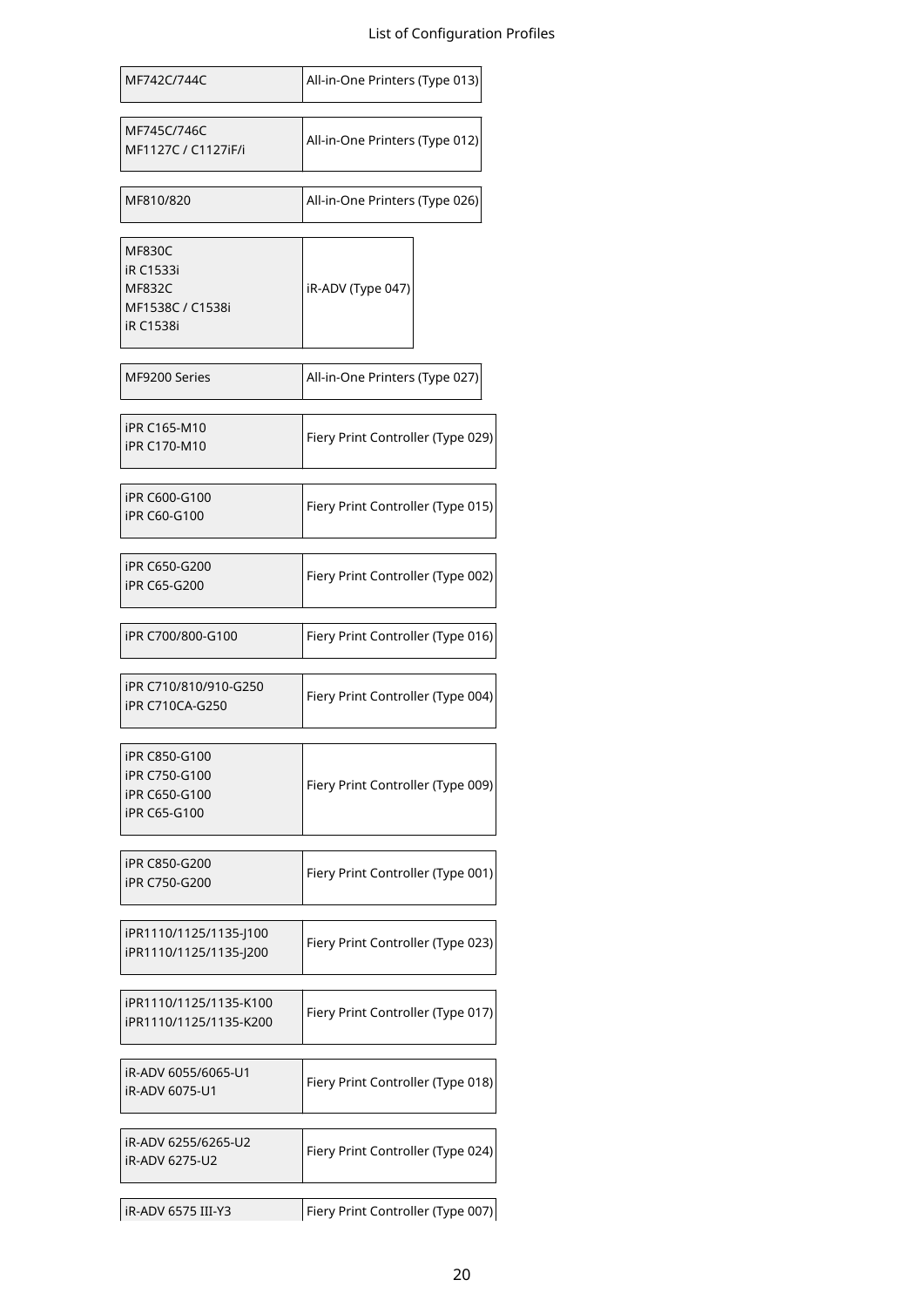| iR-ADV 6555/6565 III-Y3                              |                                   |
|------------------------------------------------------|-----------------------------------|
| iR-ADV 6575-Y1<br>iR-ADV 6555/6565-Y1                | Fiery Print Controller (Type 011) |
| iR-ADV 6575-Y2<br>iR-ADV 6555/6565-Y2                | Fiery Print Controller (Type 013) |
| iR-ADV 6780-Y3<br>iR-ADV 6755/6765-Y3                | Fiery Print Controller (Type 031) |
| iR-ADV 8105-U1<br>iR-ADV 8085/8095-U1                | Fiery Print Controller (Type 019) |
| iR-ADV 8205-U2<br>iR-ADV 8285/8295-U2                | Fiery Print Controller (Type 025) |
| iR-ADV 8505 III-Y3<br>iR-ADV 8585/8595 III-Y3        | Fiery Print Controller (Type 008) |
| iR-ADV 8505-Y1<br>iR-ADV 8585/8595-Y1                | Fiery Print Controller (Type 012) |
| iR-ADV 8505-Y2<br>iR-ADV 8585/8595-Y2                | Fiery Print Controller (Type 014) |
| iR-ADV 8705-Y3<br>iR-ADV 8786/8795-Y3                | Fiery Print Controller (Type 032) |
| iR-ADV C5045/5051-B1<br>iR-ADV C5030/5035-B1         | Fiery Print Controller (Type 020) |
| iR-ADV C5235/5240-B2<br>iR-ADV C5250/5255-B2         | Fiery Print Controller (Type 028) |
| iR-ADV C5550/5560-P1<br>iR-ADV C5535/5540-P1         | Fiery Print Controller (Type 010) |
| iR-ADV C5550/5560 III-P2<br>iR-ADV C5535/5540 III-P2 | Fiery Print Controller (Type 005) |
| iR-ADV C5750/5760-P2<br>iR-ADV C5735/5740-P2         | Fiery Print Controller (Type 033) |
| iR-ADV C5860/5870-R1<br>iR-ADV C5840/5850-R1         | Fiery Print Controller (Type 034) |
| iR-ADV C7055/7065-A1                                 | Fiery Print Controller (Type 021) |
| iR-ADV C7280-A2                                      | Fiery Print Controller (Type 026) |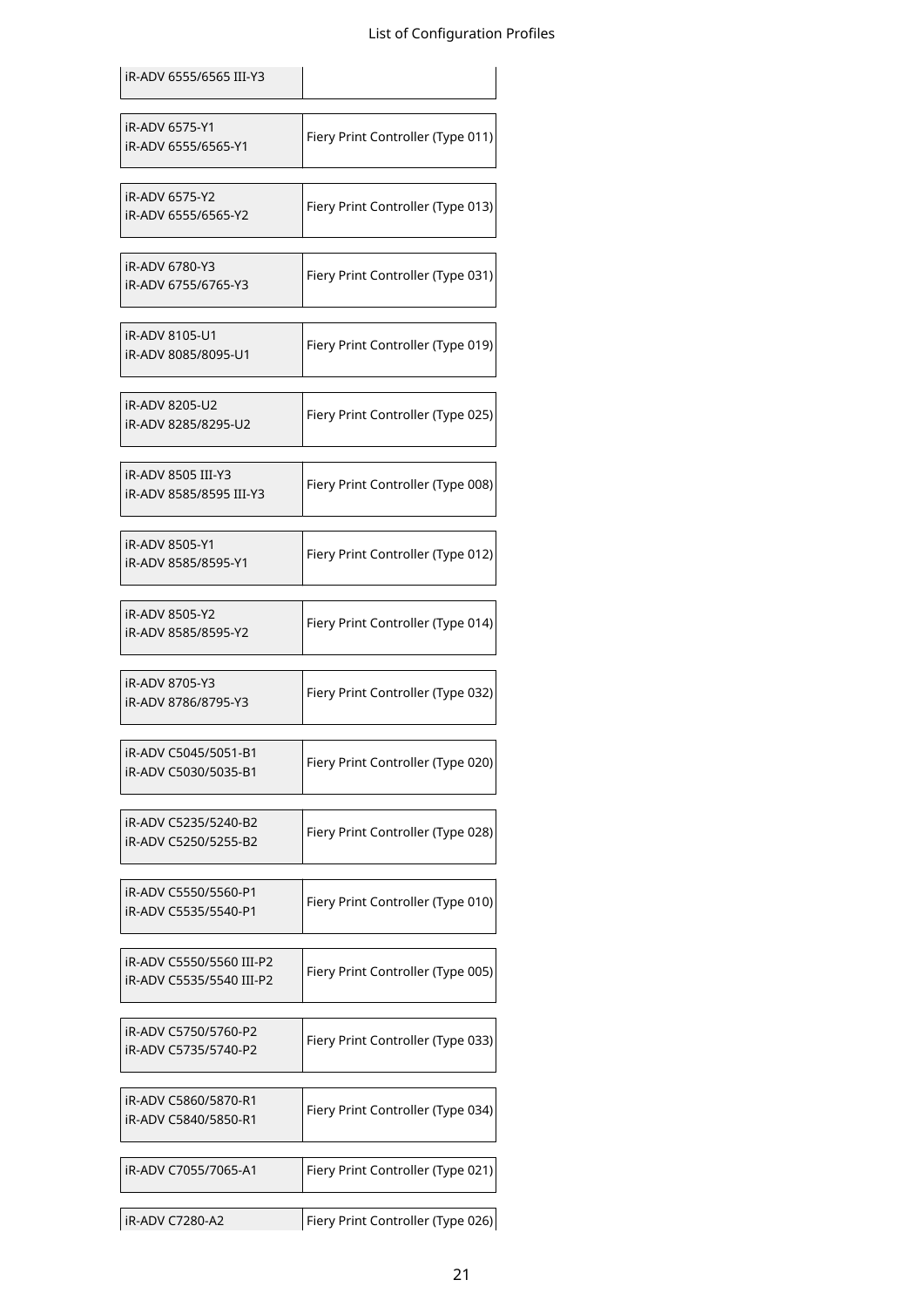| iR-ADV C7260/7270-A2                            |                                   |
|-------------------------------------------------|-----------------------------------|
|                                                 |                                   |
| iR-ADV C7580/7570 III-N2<br>iR-ADV C7565 III-N2 | Fiery Print Controller (Type 006) |
|                                                 |                                   |
| iR-ADV C7580/7570-N1<br>iR-ADV C7565-N1         | Fiery Print Controller (Type 003) |
|                                                 |                                   |
| iR-ADV C7780/7770-N2<br><b>iR-ADV C7765-N2</b>  | Fiery Print Controller (Type 030) |
|                                                 |                                   |
| iR-ADV C9065/9075-A1<br>iR-ADV C9060/9070-A1    | Fiery Print Controller (Type 022) |
|                                                 |                                   |
| iR-ADV C9270/9280-A2                            | Fiery Print Controller (Type 027) |

## **Configuration Profile Types for the PS3 Driver**

| Click the subsequent Open details to view the list.   |                                |
|-------------------------------------------------------|--------------------------------|
| imageRUNNER1133 series                                | All-in-One Printers (Type 020) |
| <b>iPR C165</b><br><b>iPR C170</b>                    | imagePRESS (Type 008)          |
| <b>iPR C600</b>                                       | imagePRESS (Type 005)          |
| <b>iPR C6010</b><br><b>iPR C6010VP</b><br>iPR C7010VP | imagePRESS (Type 006)          |
| <b>iPR C650</b>                                       | imagePRESS (Type 001)          |
| iPR C660/810/910<br>iPR C710/810/910                  | imagePRESS (Type 003)          |
| iPR C700/800                                          | imagePRESS (Type 007)          |
| <b>iPR C850</b><br><b>iPR C750</b>                    | imagePRESS (Type 002)          |
| iPR1110/1125/1135                                     | imagePRESS (Type 004)          |
| iR C1028/C1030                                        | All-in-One Printers (Type 024) |
| iR C1225<br>iR C1325/1335                             | All-in-One Printers (Type 025) |
| <b>iR C3020</b>                                       | All-in-One Printers (Type 008) |

Click the subsequent "Open details" to view the list.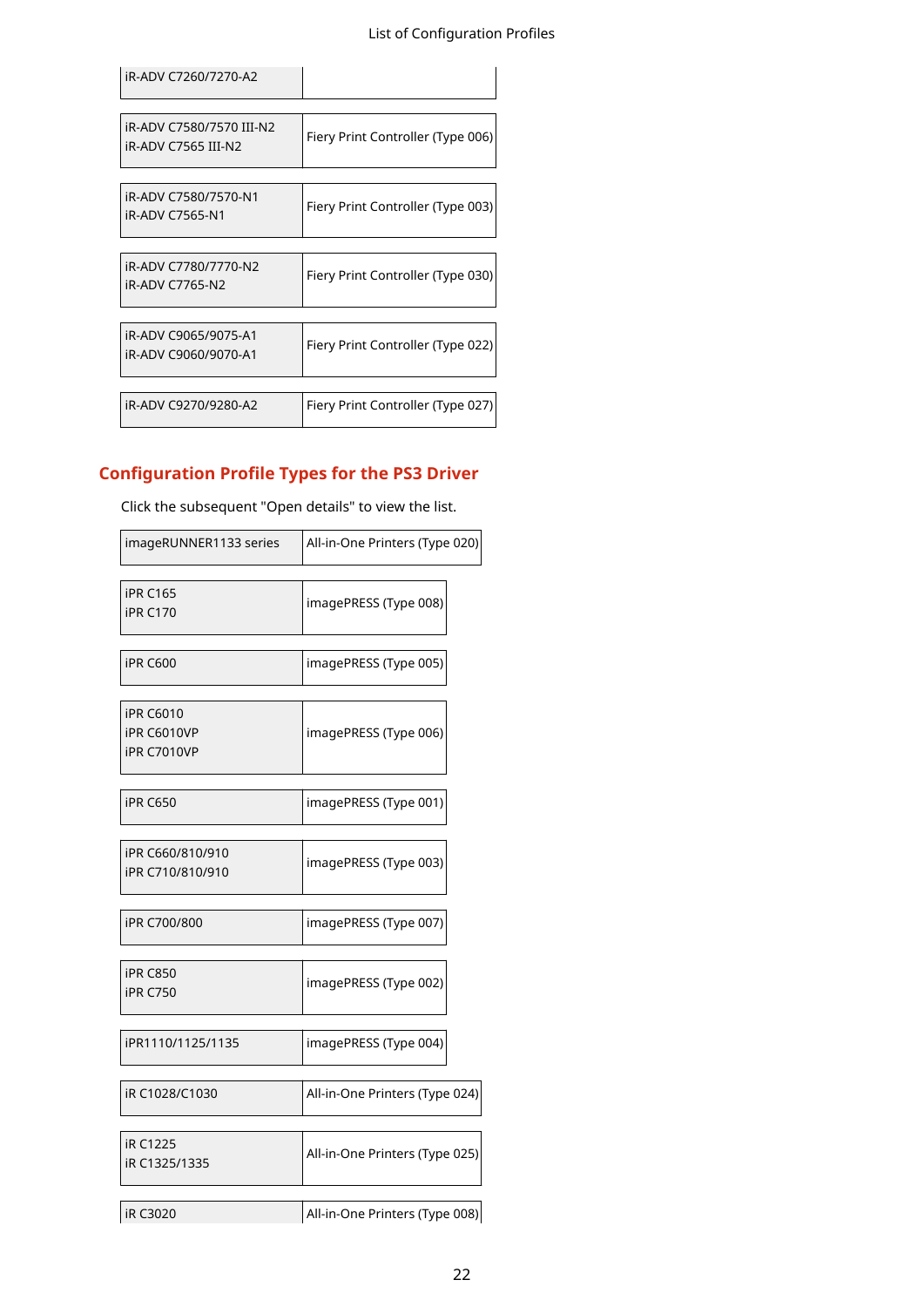| iR C3025                                                        |                                |
|-----------------------------------------------------------------|--------------------------------|
| iR C3120<br>iR C3125                                            | All-in-One Printers (Type 029) |
| iR1435                                                          | All-in-One Printers (Type 019) |
| iR1730/1740/1750                                                | All-in-One Printers (Type 021) |
| iR2425                                                          | iR-ADV (Type 040)              |
| iR2520                                                          | All-in-One Printers (Type 022) |
| iR2525/2530<br>iR2535/2545                                      | All-in-One Printers (Type 023) |
| iR2635/2645<br>iR2625/2630                                      | iR-ADV (Type 033)              |
| iR-ADV 400/500                                                  | iR-ADV (Type 013)              |
| iR-ADV 4025/4035<br>iR-ADV 4045<br>iR-ADV 4045/4051             | iR-ADV (Type 014)              |
| iR-ADV 4225/4235<br>iR-ADV 4245<br>iR-ADV 4245/4251             | iR-ADV (Type 015)              |
| iR-ADV 4525/4535 III<br>iR-ADV 4545 III<br>iR-ADV 4545/4551 III | iR-ADV (Type 007)              |
| iR-ADV 4525/4535<br>iR-ADV 4545<br>iR-ADV 4545/4551             | iR-ADV (Type 001)              |
| iR-ADV 4725/4735<br>iR-ADV 4745<br>iR-ADV 4745/4751             | iR-ADV (Type 035)              |
| <b>iR-ADV 6000</b><br>iR-ADV 6000i                              | iR-ADV (Type 042)              |
| iR-ADV 6055/6065<br>iR-ADV 6075                                 | iR-ADV (Type 016)              |
| iR-ADV 6255/6265<br>iR-ADV 6275                                 | iR-ADV (Type 017)              |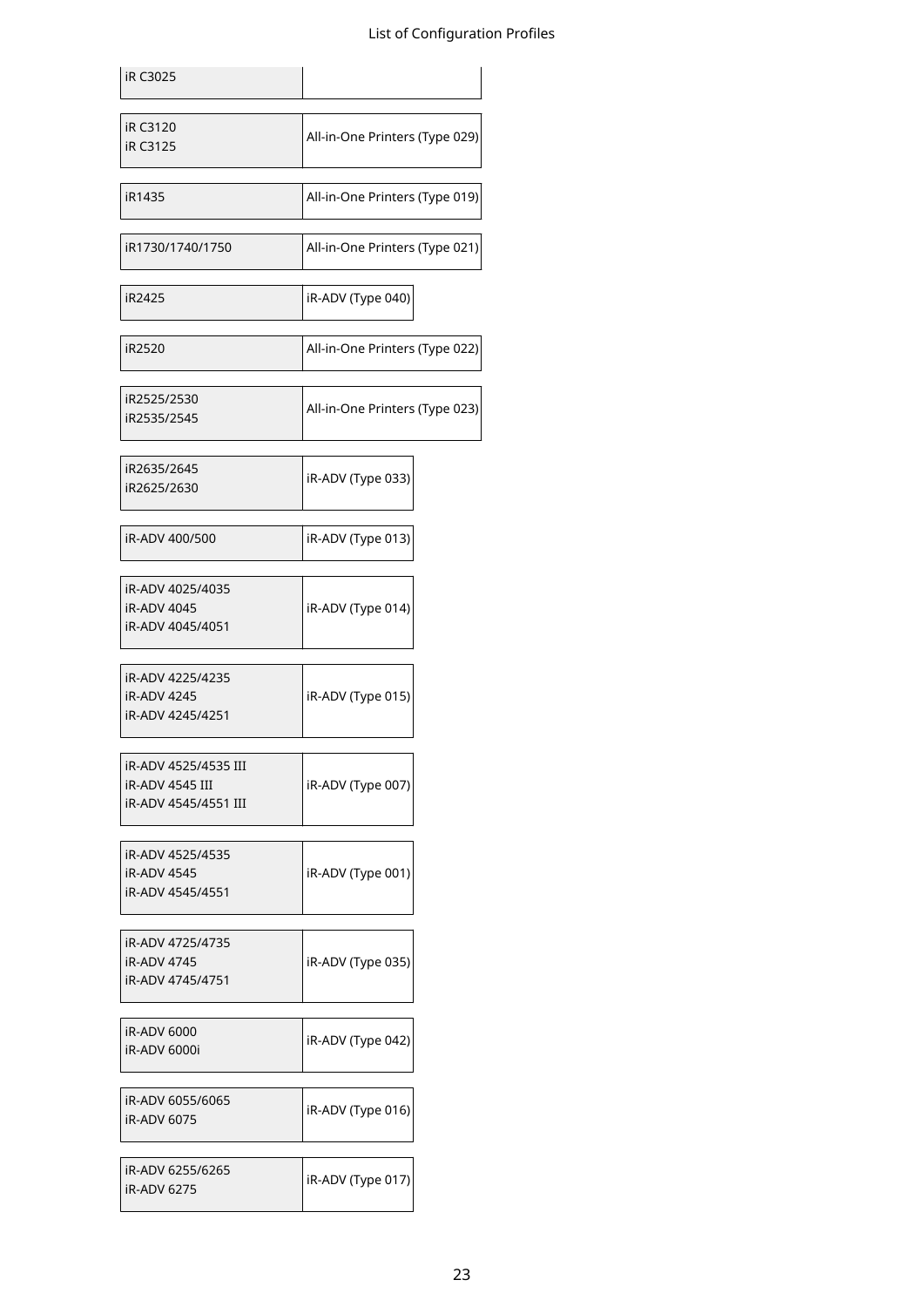| iR-ADV 6560<br>iR-ADV 6575<br>iR-ADV 6555/6565                                               | iR-ADV (Type 002)     |
|----------------------------------------------------------------------------------------------|-----------------------|
| iR-ADV 6575 III<br>iR-ADV 6555/6565 III<br>iR-ADV 6565 III<br>iR-ADV 6560 III                | iR-ADV (Type 008)     |
| iR-ADV 6780<br>iR-ADV 6755/6765<br>iR-ADV 6765                                               | iR-ADV (Type 036)     |
| iR-ADV 6860/6870                                                                             | iR-ADV (Type 051)     |
| iR-ADV 715<br>iR-ADV 615<br>iR-ADV 525<br>iR-ADV 715 III<br>iR-ADV 615 III<br>iR-ADV 525 III | iR-ADV (Type 006)     |
| iR-ADV 717<br>iR-ADV 617<br>iR-ADV 527                                                       | iR-ADV (Type 034)     |
| iR-ADV 8085/8095<br>iR-ADV 8105                                                              | iR-ADV PRO (Type 005) |
| iR-ADV 8205<br>iR-ADV 8285/8295                                                              | iR-ADV PRO (Type 006) |
| iR-ADV 8505 III<br>iR-ADV 8585/8595 III                                                      | iR-ADV PRO (Type 003) |
| iR-ADV 8505<br>iR-ADV 8585/8595                                                              | iR-ADV PRO (Type 001) |
| iR-ADV 8705<br>iR-ADV 8786/8795                                                              | iR-ADV PRO (Type 009) |
| iR-ADV C2020/2030                                                                            | iR-ADV (Type 018)     |
| iR-ADV C2020i/2030i<br>iR-ADV C2025                                                          | iR-ADV (Type 019)     |
| iR-ADV C2218                                                                                 | iR-ADV (Type 020)     |
| iR-ADV C2220/2230                                                                            | iR-ADV (Type 021)     |
| iR-ADV C2225                                                                                 | iR-ADV (Type 022)     |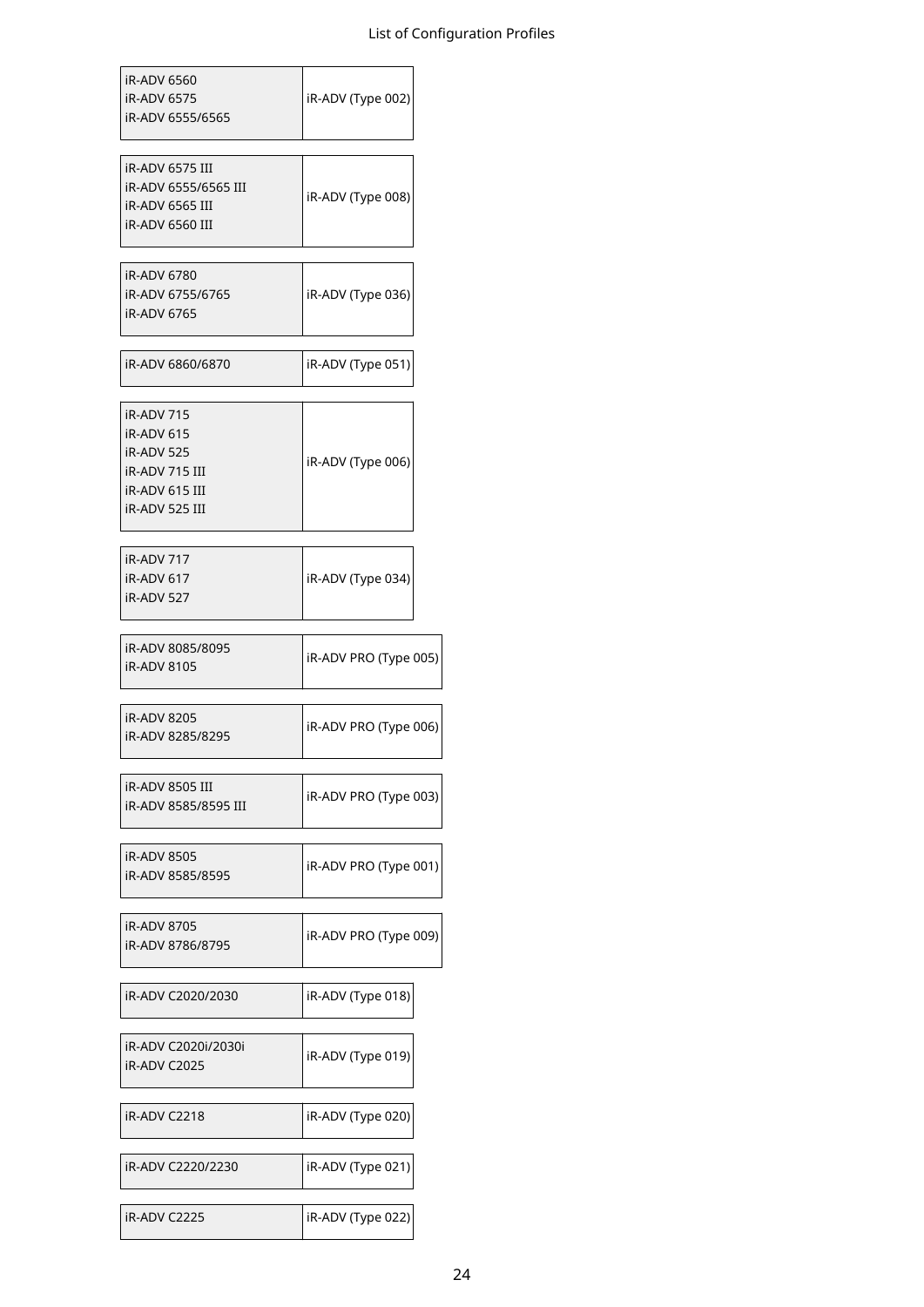| iR-ADV C250/350<br>iR-ADV C350                                     | iR-ADV (Type 023) |
|--------------------------------------------------------------------|-------------------|
| <b>iR-ADV C3320</b><br>iR-ADV C3320/3330                           | iR-ADV (Type 025) |
| iR-ADV C3320L                                                      | iR-ADV (Type 026) |
| iR-ADV C3325/3330                                                  | iR-ADV (Type 027) |
| iR-ADV C351                                                        | iR-ADV (Type 024) |
| iR-ADV C3520<br>iR-ADV C3520/3530<br>iR-ADV C3525/3530             | iR-ADV (Type 003) |
| iR-ADV C3520/3530 III<br>iR-ADV C3525/3530 III<br>iR-ADV C3520 III | iR-ADV (Type 009) |
| iR-ADV C355<br>iR-ADV C356<br>iR-ADV C256/356<br>iR-ADV C255/355   | iR-ADV (Type 004) |
| iR-ADV C356 III<br>iR-ADV C256/356 III                             | iR-ADV (Type 010) |
| iR-ADV C357<br>iR-ADV C257/357                                     | iR-ADV (Type 038) |
| iR-ADV C3720/3730<br>iR-ADV C3725/3730<br>iR-ADV C3720             | iR-ADV (Type 037) |
| iR-ADV C475 III                                                    | iR-ADV (Type 012) |
| iR-ADV C477                                                        | iR-ADV (Type 039) |
| iR-ADV C5030/5035<br>iR-ADV C5045/5051                             | iR-ADV (Type 028) |
| iR-ADV C5235/5240<br>iR-ADV C5250/5255                             | iR-ADV (Type 029) |
| iR-ADV C5550/5560<br>iR-ADV C5535/5540                             | iR-ADV (Type 005) |
| iR-ADV C5550/5560 III<br>iR-ADV C5535/5540 III                     | iR-ADV (Type 011) |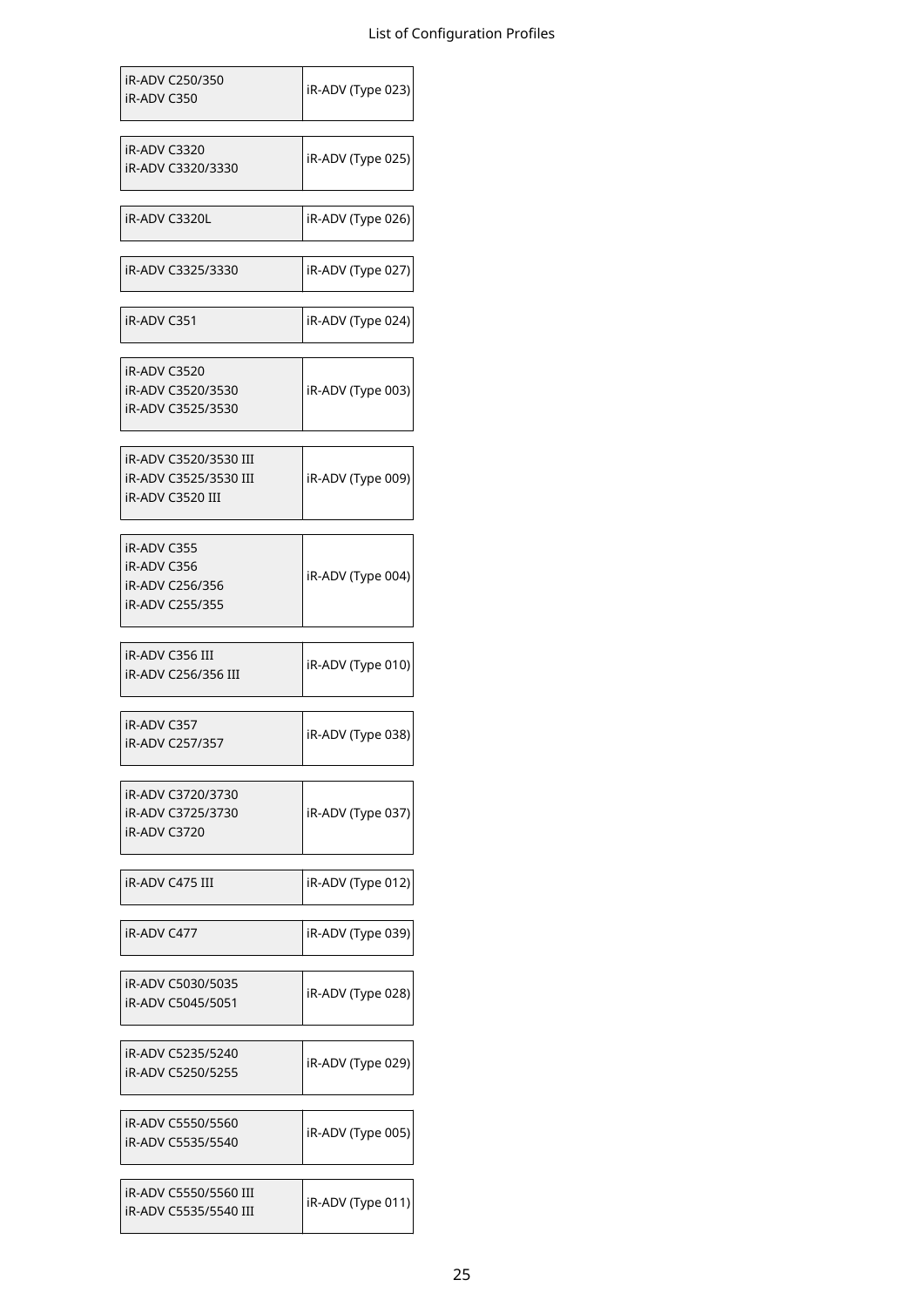| iR-ADV C568/478                                                        | iR-ADV (Type 043)              |
|------------------------------------------------------------------------|--------------------------------|
| iR-ADV C5735/5740<br>iR-ADV C5750/5760                                 | iR-ADV (Type 041)              |
| iR-ADV C5860/5870<br>iR-ADV C5840/5850                                 | iR-ADV (Type 047)              |
| iR-ADV C7055/7065                                                      | iR-ADV (Type 030)              |
| iR-ADV C7260/7270                                                      | iR-ADV (Type 031)              |
| <b>iR-ADV C7280</b>                                                    | iR-ADV (Type 032)              |
| iR-ADV C7565<br>iR-ADV C7580/7570                                      | iR-ADV PRO (Type 002)          |
| iR-ADV C7580/7570 III<br>iR-ADV C7565 III                              | iR-ADV PRO (Type 004)          |
| iR-ADV C7780/7770<br>iR-ADV C7765                                      | iR-ADV PRO (Type 010)          |
| iR-ADV C9060/9070<br>iR-ADV C9065<br>iR-ADV C9065/9075<br>iR-ADV C9075 | iR-ADV PRO (Type 007)          |
| iR-ADV C9270/9280                                                      | iR-ADV PRO (Type 008)          |
| LBP214<br><b>LBP215</b>                                                | All-in-One Printers (Type 001) |
| <b>LBP228</b><br><b>LBP226</b><br><b>LBP225</b><br>LBP1238 / 1238P/Pr  | All-in-One Printers (Type 026) |
| <b>LBP252</b><br>LBP253                                                | All-in-One Printers (Type 013) |
| LBP310/311/312                                                         | Laser Printers (Type 002)      |
| LBP323/324/325<br>iR1643P<br>i-SENSYS X 1643P                          | Laser Printers (Type 013)      |
| LBP351/352                                                             | Laser Printers (Type 003)      |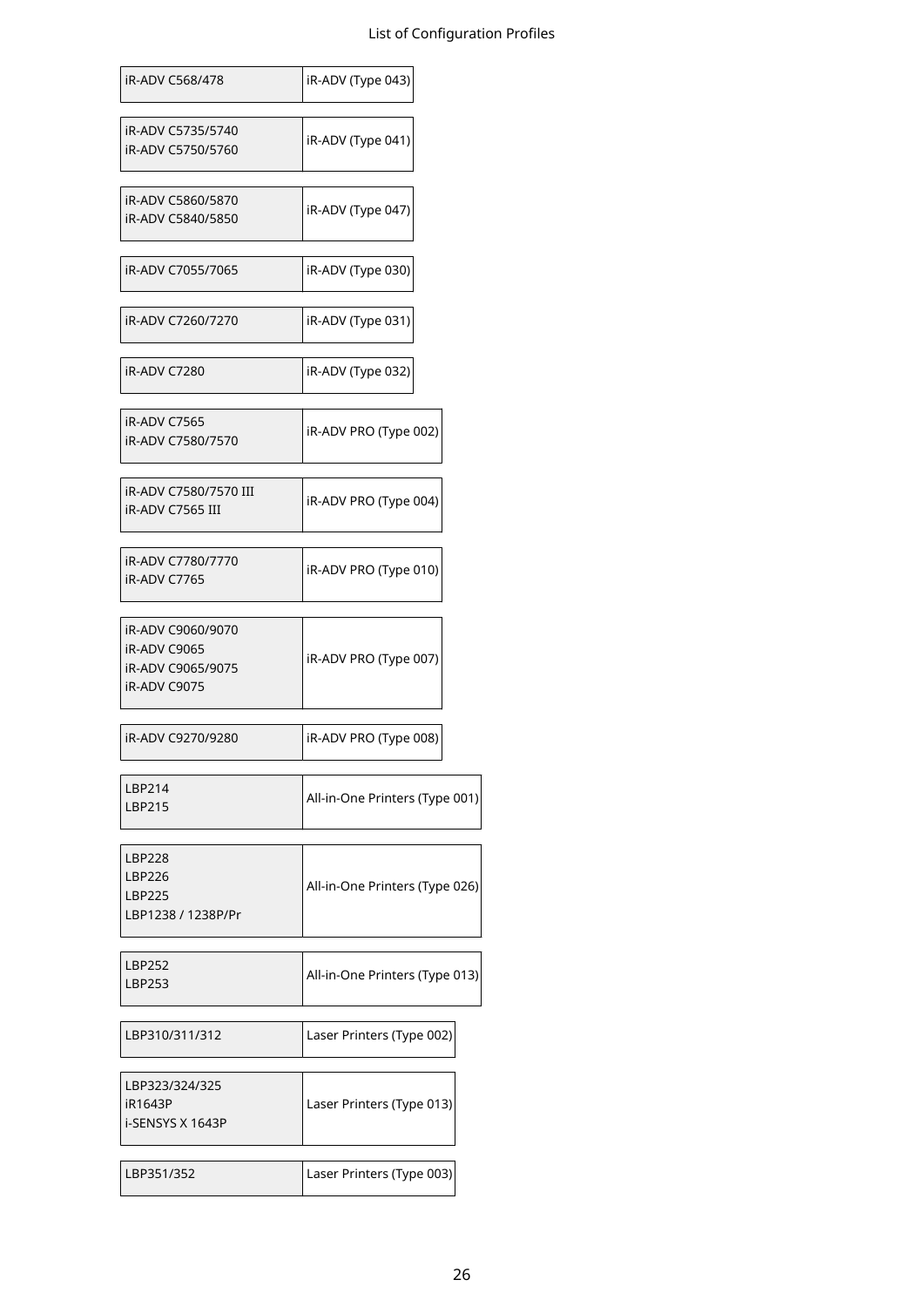| LBP612C/613C                                                 | All-in-One Printers (Type 004) |
|--------------------------------------------------------------|--------------------------------|
| LBP622C/623C                                                 | All-in-One Printers (Type 012) |
| LBP653C/654C                                                 | All-in-One Printers (Type 005) |
| <b>LBP664C</b><br>LBP663C<br>LBP1127C / C1127P               | All-in-One Printers (Type 011) |
| LBP6650/3470                                                 | Laser Printers (Type 005)      |
| LBP6670                                                      | Laser Printers (Type 004)      |
| LBP6680/3480                                                 | Laser Printers (Type 006)      |
| LBP6750/3560                                                 | Laser Printers (Type 007)      |
| LBP6780/3580                                                 | Laser Printers (Type 008)      |
| LBP710C<br>LBP712C                                           | Laser Printers (Type 010)      |
| LBP720C<br>LBP722C<br>LBP1533C / C1533P<br>LBP1538C / C1538P | Laser Printers (Type 016)      |
| <b>LBP7660C</b><br>LBP7680C/5280                             | Laser Printers (Type 011)      |
| LBP7780C/5480                                                | Laser Printers (Type 012)      |
| LBP853C<br>LBP852C                                           | Laser Printers (Type 001)      |
| LBP8780                                                      | Laser Printers (Type 009)      |
| LBP961C                                                      | iR-ADV (Type 053)              |
| MF410 Series                                                 | All-in-One Printers (Type 014) |
| MF420 Series                                                 | All-in-One Printers (Type 003) |
| MF440 Series<br>MF1238 / 1238iF/i                            | All-in-One Printers (Type 028) |
| MF510 Series                                                 | All-in-One Printers (Type 015) |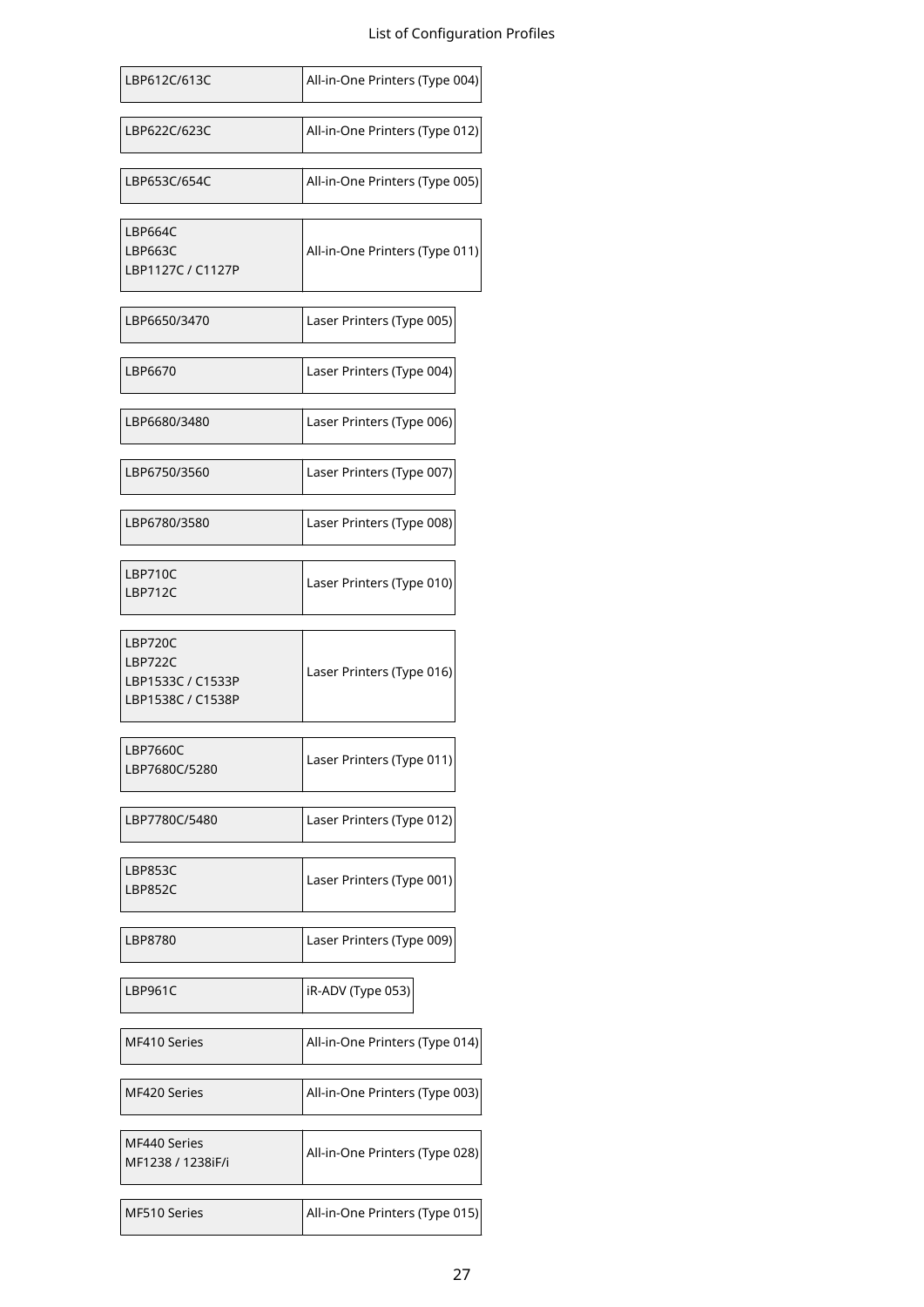| MF520 Series<br>D1600 Series                                                               | All-in-One Printers (Type 002) |
|--------------------------------------------------------------------------------------------|--------------------------------|
| MF540 Series<br>iR1643i                                                                    | All-in-One Printers (Type 027) |
| MF633C/635C                                                                                | All-in-One Printers (Type 006) |
| <b>MF645C</b>                                                                              | All-in-One Printers (Type 010) |
| MF720C Series                                                                              | All-in-One Printers (Type 016) |
| MF732C/734C/735C                                                                           | All-in-One Printers (Type 007) |
| MF745C/746C<br>MF742C/744C<br>MF1127C / C1127iF/i                                          | All-in-One Printers (Type 009) |
| MF810/820                                                                                  | All-in-One Printers (Type 017) |
| <b>MF830C</b><br><b>iR C1533i</b><br><b>MF832C</b><br>MF1538C / C1538i<br><b>iR C1538i</b> | iR-ADV (Type 048)              |
| MF9200 Series                                                                              | All-in-One Printers (Type 018) |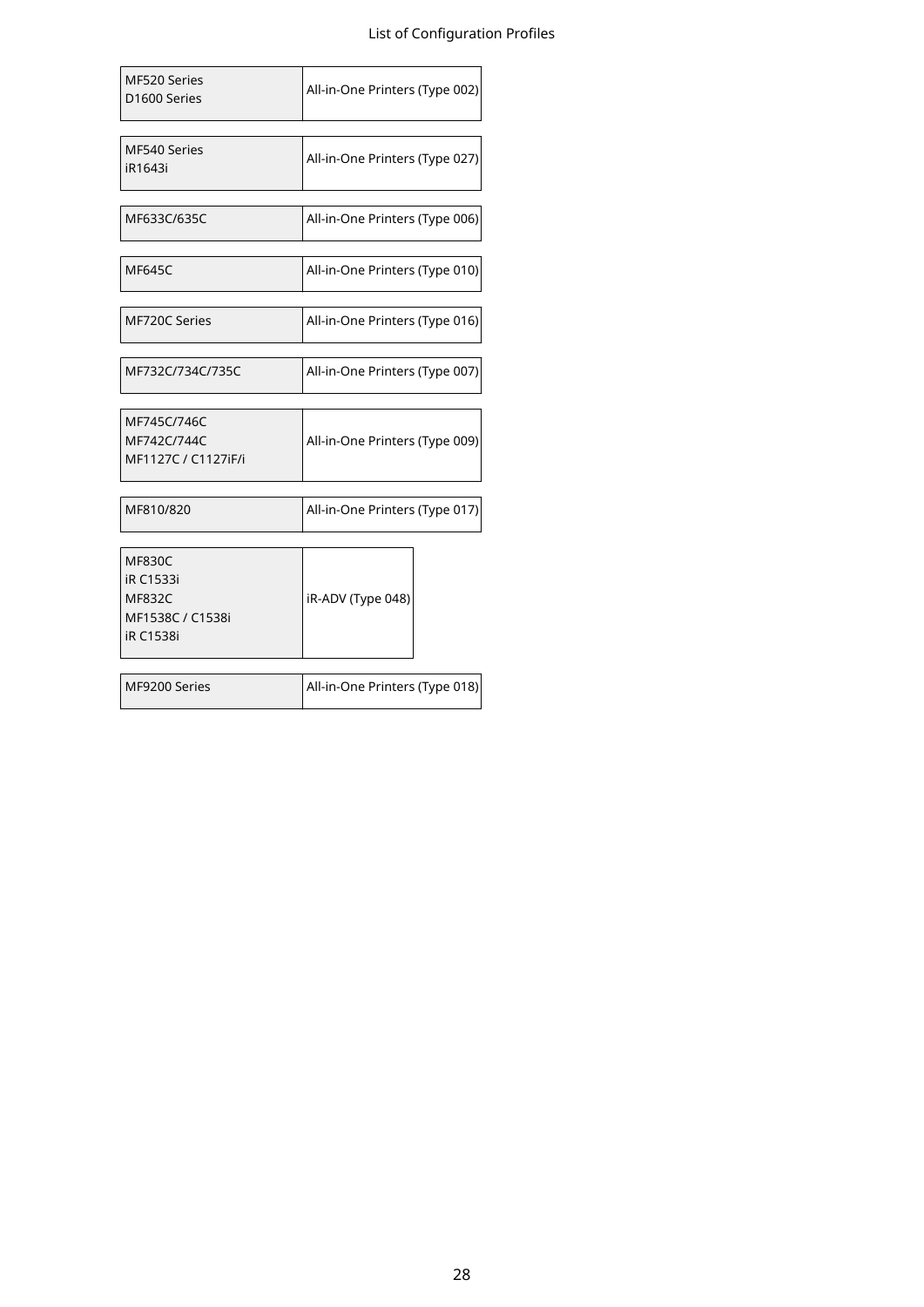This Font Software is licensed under the SIL Open Font License, Version 1.1

This license is copied below, and is also available with a FAQ at: http://scripts.sil.org/OFL

-----------------------------------------------------------

SIL OPEN FONT LICENSE Version 1.1 - 26 February 2007

-----------------------------------------------------------

#### PREAMBLE

The goals of the Open Font License (OFL) are to stimulate worldwide development of collaborative font projects, to support the font creation efforts of academic and linguistic communities, and to provide a free and open framework in which fonts may be shared and improved in partnership with others.

The OFL allows the licensed fonts to be used, studied, modified and redistributed freely as long as they are not sold by themselves. The fonts, including any derivative works, can be bundled, embedded, redistributed and/or sold with any software provided that any reserved names are not used by derivative works. The fonts and derivatives, however, cannot be released under any other type of license. The requirement for fonts to remain under this license does not apply to any document created using the fonts or their derivatives.

#### DEFINITIONS

"Font Software" refers to the set of files released by the Copyright Holder(s) under this license and clearly marked as such. This may include source files, build scripts and documentation.

"Reserved Font Name" refers to any names specified as such after the copyright statement(s).

"Original Version" refers to the collection of Font Software components as distributed by the Copyright Holder(s).

"Modified Version" refers to any derivative made by adding to, deleting, or substituting -- in part or in whole -- any of the components of the Original Version, by changing formats or by porting the Font Software to a new environment.

"Author" refers to any designer, engineer, programmer, technical writer or other person who contributed to the Font Software.

#### PERMISSION & CONDITIONS

Permission is hereby granted, free of charge, to any person obtaining a copy of the Font Software, to use, study, copy, merge, embed, modify, redistribute, and sell modified and unmodified copies of the Font Software, subject to the following conditions: